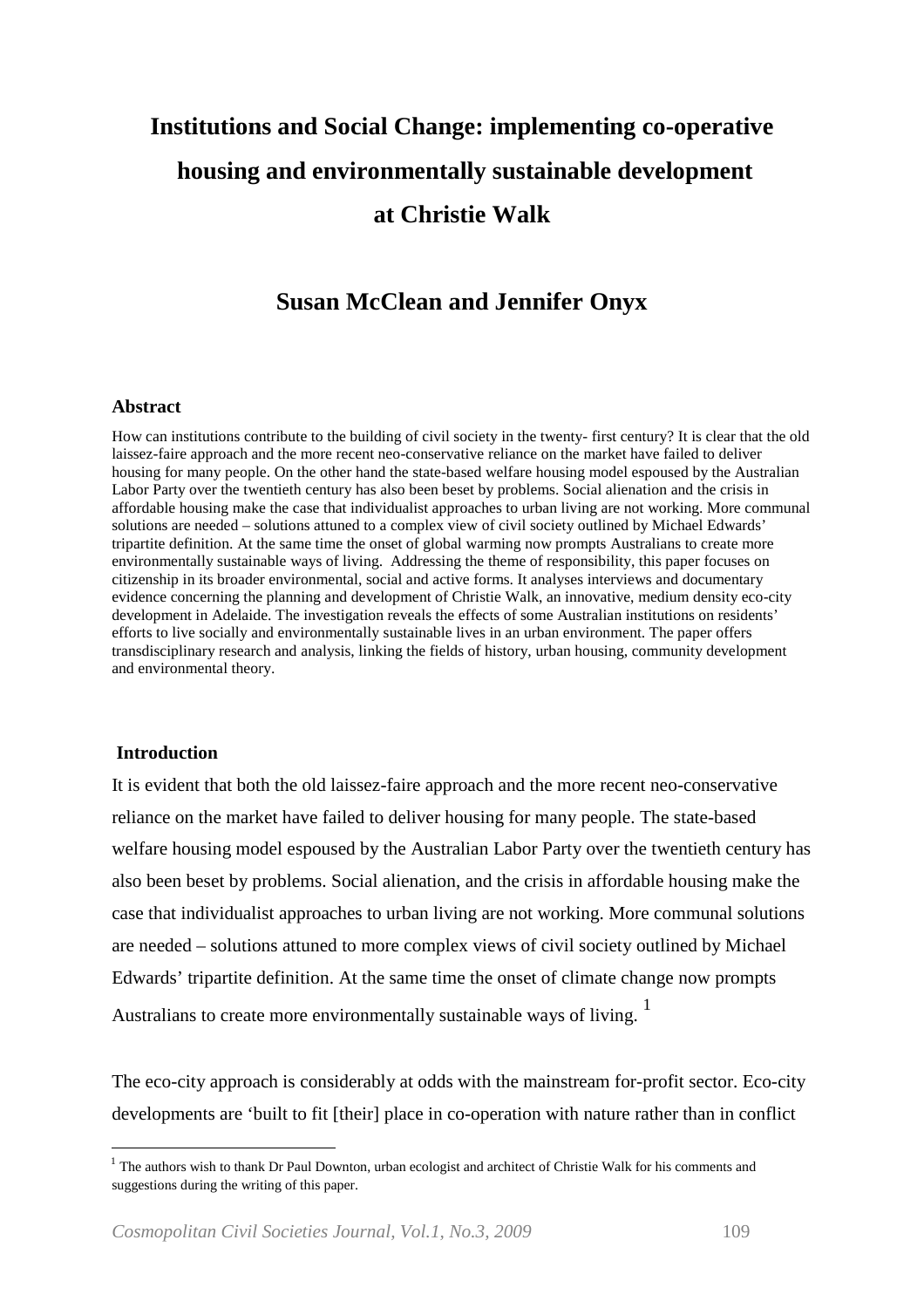with it' They are designed to strike a balance between the need for people to live, 'whilst keeping the cycles of atmosphere, water, nutrients and biology'. In short, they aim to achieve social and environmental sustainability, integrating plans for co-operation and social justice with strategies to minimise the environmental footprint of the city (Carlin et al. 2007, p.5; Walter, Arkin, Crenshaw 1993). Residential eco-city sites are therefore designed for cooperative living (as in independent co-operative housing or cohousing sites). At the same time, they attempt to reduce the carbon footprint of the site, both during the construction phase, as well as during daily life upon completion. Here we inquire into the role that institutions have played in the shaping of civil society in Australia and address this question in terms of efforts to implement eco-city ideas during construction and to encourage their continuation in daily living.

# **Method**

This paper examines one case study– a recently-completed innovative co-operative mediumdensity eco-city development, Christie Walk in Adelaide. It investigates the processes of planning, building, development and community living at Christie Walk, drawing on documentary records and oral history interviews. In addition, digital research was conducted in early 2009 into a variety of traditional Australian media sources and also new media, identifying circulation of articles and programs, in print, radio and television, which mentioned Christie Walk between 2000 and 2008. Reflecting on this range of evidence, the paper asks how have Australian institutions impacted upon the efforts of a group of citizens to put in place a housing development in which they might live socially and environmentally sustainable lives?

We will first investigate something of the history and development of Christie Walk at the same time asking how successful is it in terms of its position in civil society, its environmental sustainability and its cohousing aspirations? We will move on to explore its success as a template for other similar developments, asking how have Australian institutions helped and hindered Christie Walk?

# **Christie Walk: the Building of a Community**

What does the eco-city approach imply and how well does Christie Walk implement its aims? Christie Walk is a community of twenty seven houses and apartments of diverse size and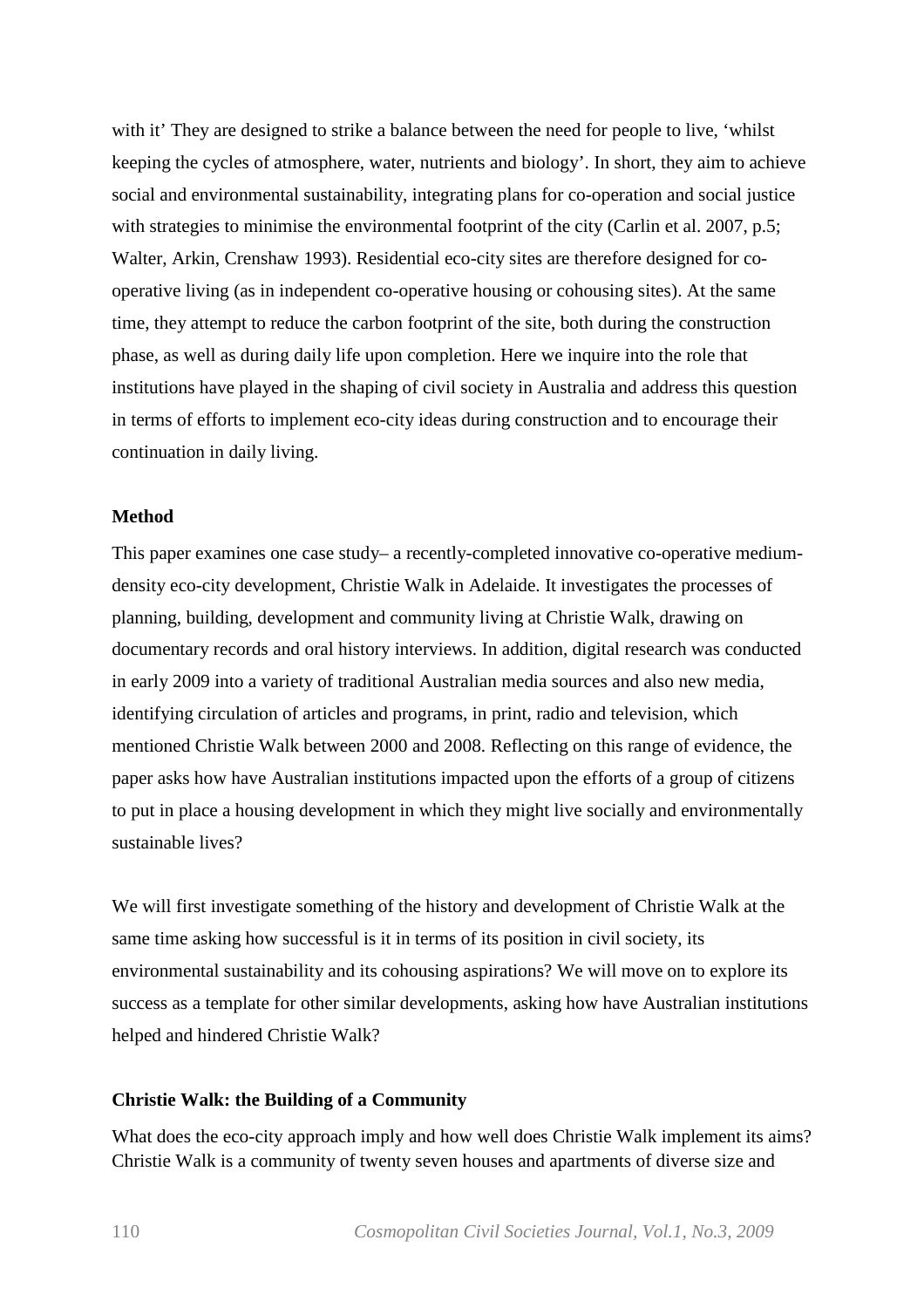form, located within the square mile of Adelaide city on a T-shaped block of land of 2000 square metres, the area of three average suburban housing blocks. It was completed in 2007.



**Figure 1.** Site Plan of Christie Walk, 2007. Courtesy of Ecopolis Architects.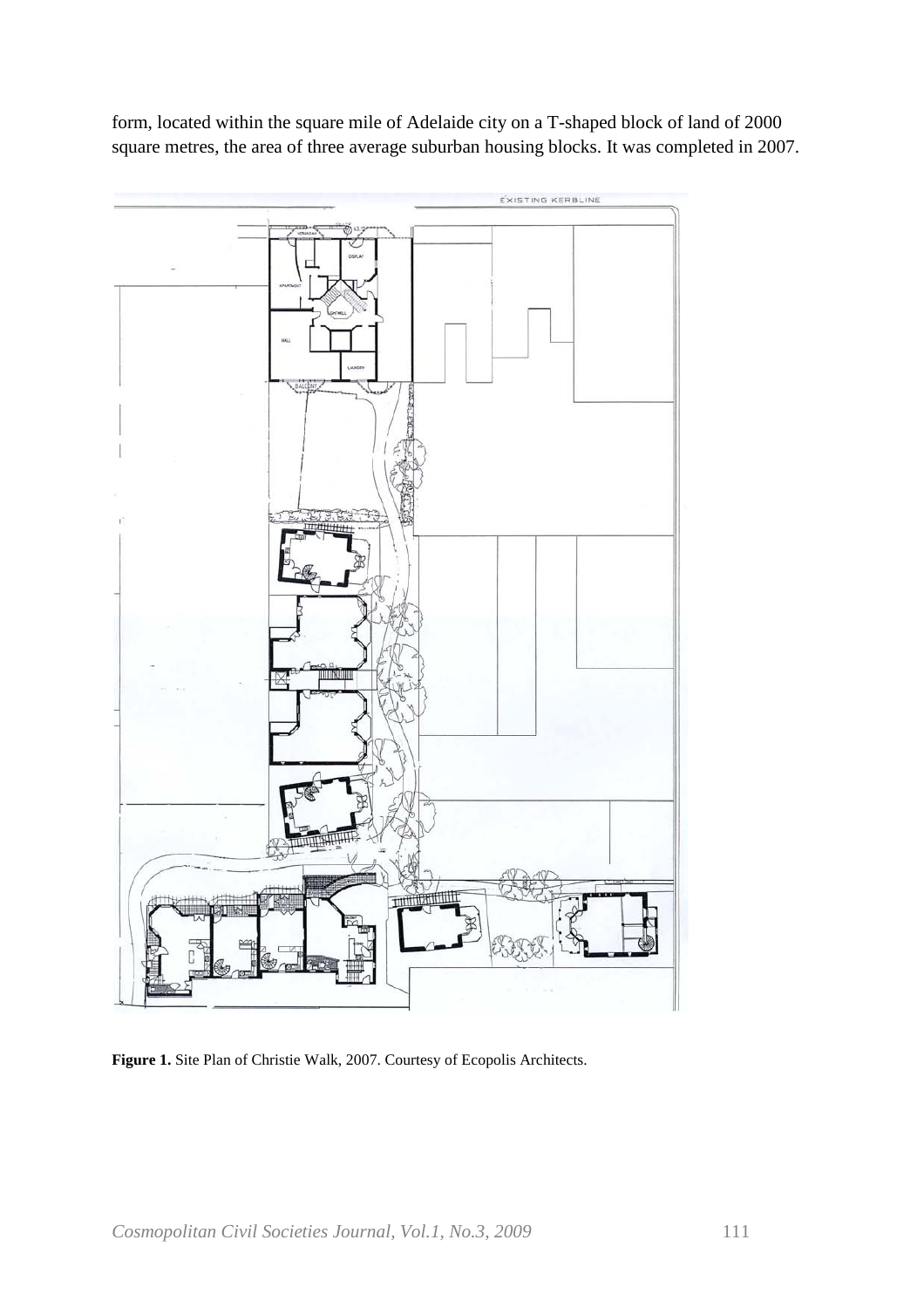

**Figure 2**. Ecopolis architects, *Elevation of Christie Walk* 2004. Courtesy of Ecopolis Architects. A paved courtyard and a further block of apartments has now been completed at the front of the site (lower right of the image).

The construction priorities, from the beginning, were the low environmental impact, and the social sustainability of the site, rather than those of the tight timelines, contained costs and profit motive of the mainstream building and development sector. These aims are visible in design, materials and building processes. A number of the dwellings are deliberately small in size, minimising the use of materials. Recycled materials were used wherever possible. All materials and finishes used in the interiors were considered for their environmental impact during manufacture and beyond. Hence 'non-toxic construction and finishes [were] used throughout, and a policy of avoiding formaldehyde and minimising the use of PVC' was implemented (Downton 2009, p.285). Energy and water conservation measures were built in. A number of the buildings were constructed for long-term survival: the apartment block under the roof garden, for example, has a skin of aerated concrete blocks which are loadbearing and long lasting. The internal apartment walls are not load-bearing and can be moved to create new spaces for low cost, should new owners wish to remodel, making the apartments both long-lasting and flexible. Dwellings and windows are placed in relation to the sun, to reduce energy needs so far as possible, on this oddly-shaped site. The 'skin' (that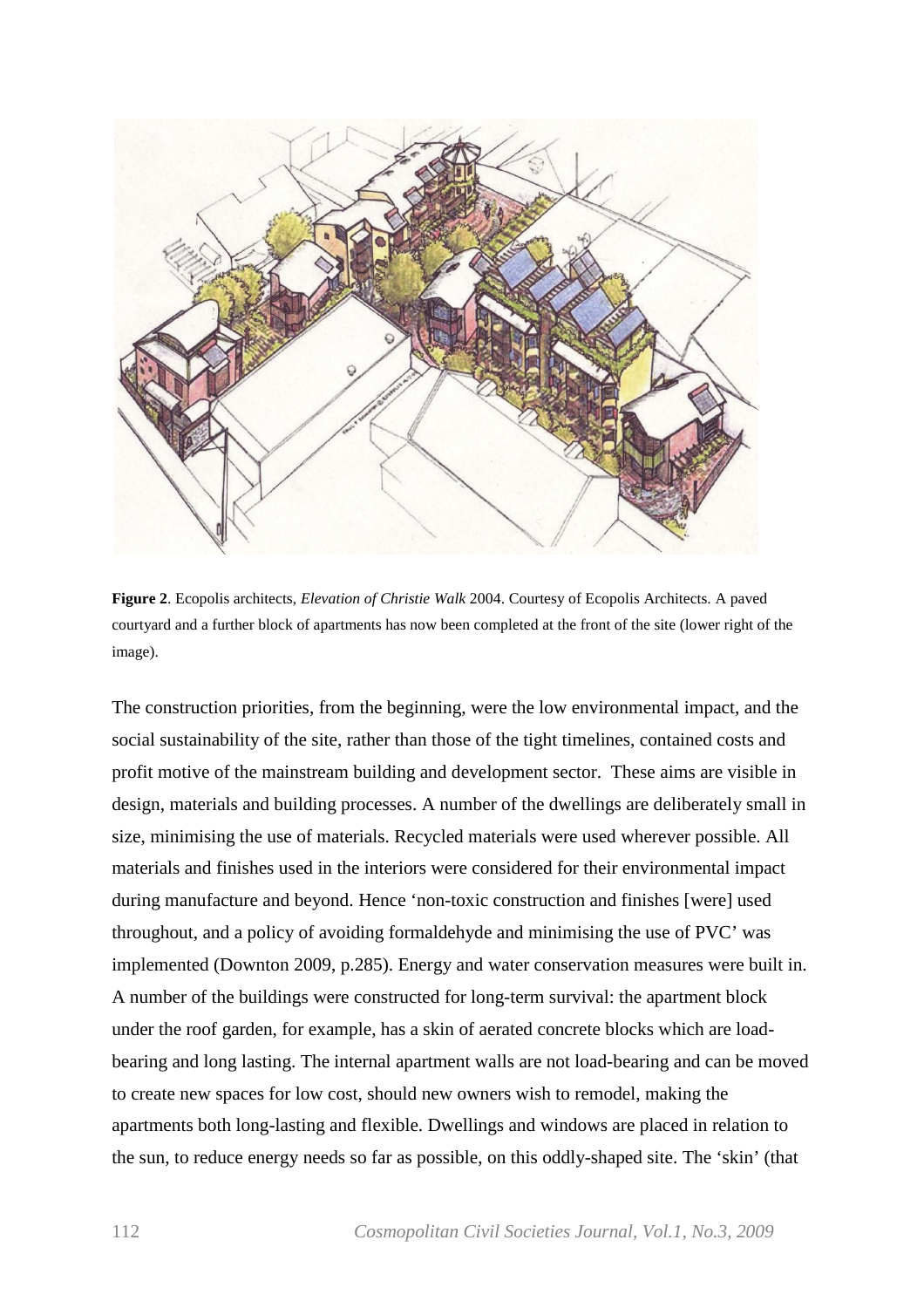is, the roofs and walls) is highly insulated. Low wattage light globes are used by 100% of dwellings for most uses and energy- and water-efficient appliances were standard issue. Steeply sloping roofs, provide support for solar hot water systems, and also capture and deliver rainwater to large underground tanks for on-site water conservation (Downton 2009, p.285). The thick, rendered walls of the timber-frame-and-strawbale cottages are pierced by small, double-glazed windows, the curved reveals of which lend a gentle quality of light to the interiors. An almost mediaeval appearance has resulted from these requirements, prompting some visitors to ask for the head hobbit. Architectural form, however, reflects environmental concerns (Downton 2009, p.288). Stylistic quaintness was an outcome, rather than an aim.

Provision has been made for bio- diversity and productivity in the surprisingly extensive gardens. A deep-soil roof garden on top of one block of units provides a welcome shady and breezy green space for barbecues and leisure pursuits. Private gardens and shared spaces are set out along the pathway which meanders along the 'street' of houses. The vegetable patch circled by fruit trees is designated as a shared space, providing food accessible to all. Along the path are small spaces punctuated by benches where people can meet. Trees and creepers provide visual and environmental screens. Deciduous vines on northerly and westerly aspects are planted for energy conservation, reducing the heating of interiors in Adelaide's searing summer and contributing to the circulation of cool air through a system of shutters.

Among the many strategies, which encourage environmentally sustainable practices upon completion, is the provision of a single, large, shared laundry furnished with energy and water-efficient machines, instead of including a laundry in each dwelling. This reduces unnecessary use of space, power, water, and consumption of white- goods. The energy implications of transport are also considered. The site's urban location was chosen for its proximity to public transport. Only eleven car spaces exist on site and there is no through route except footpaths. Provision has been made on site for a storage shed for bicycles.

There is absolutely no doubt about the success of the rigorous energy conservation strategies. These have been documented in two independent reports (Oliphant 2004, and Daniell et al. 2005). UEA, projects, not the least Christie Walk, have also either won or been honourably mentioned in a number of state, national and international inquiries, awards and prizes, including the federal government's Inquiry into Sustainable Cities, 2005, the World Habitat

*Cosmopolitan Civil Societies Journal, Vol.1, No.3, 2009* 113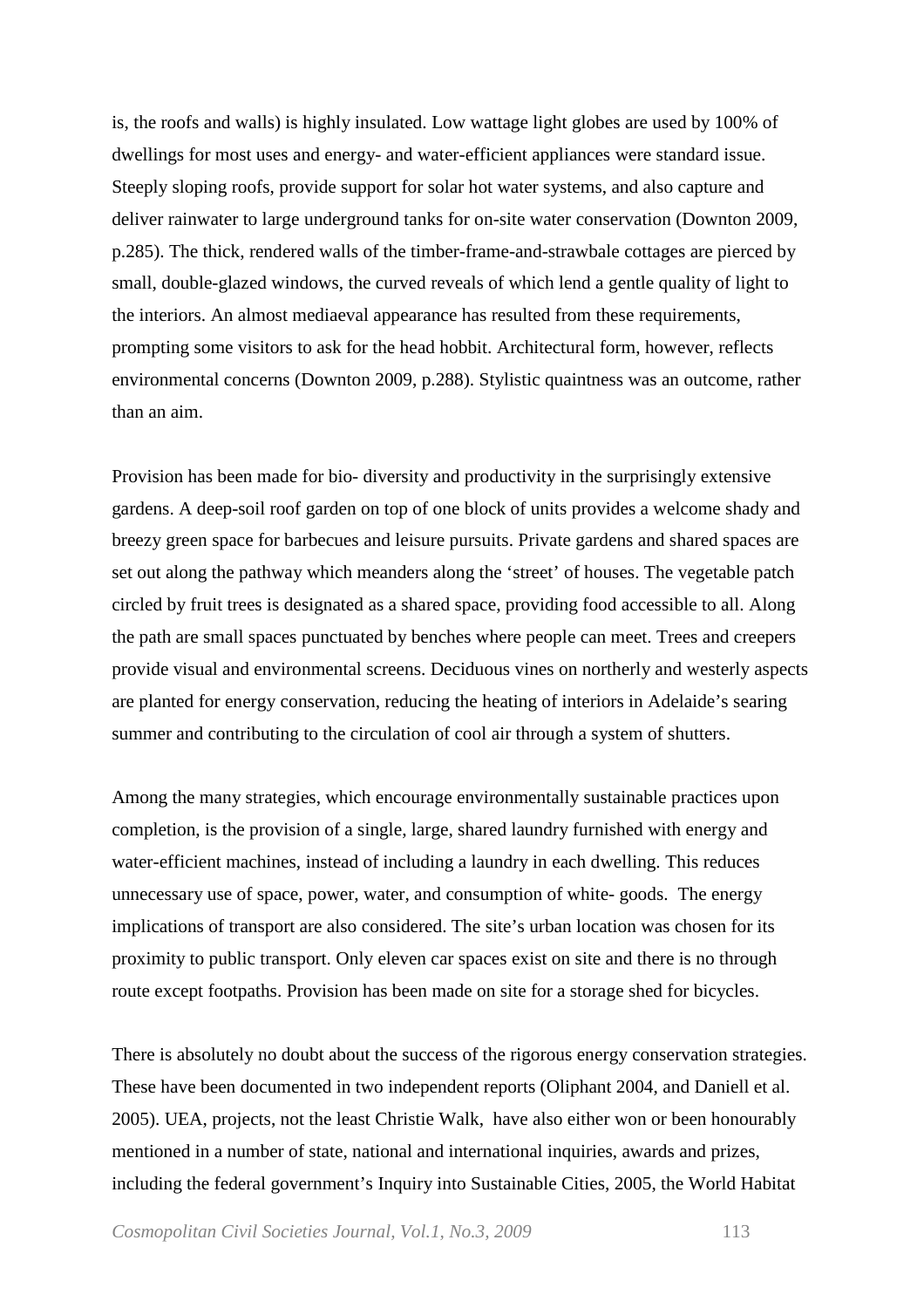Award 2005, the Ruataro Hashimoto APFED international planning award and in 2006 two Adelaide Trust awards. (Downton 2009, pp.299 and 564).

#### **Christie Walk as Civil Society**

Michael Edwards whose writing on civil society underpins this work, cites a predisposition for voluntary sociality, that is sociality beyond the influence of governments and markets, as the first of his three definitions of civil society (Edwards 2004). The Christie Walk project falls well within this definition, having come out of discussions within a voluntary organization Urban Ecology Australia (UEA) based on its American counterpart (Roseland 1997, p.197). The South Australian organisation was prompted by the Federal-government sponsored Greenhouse 88 conference of 1988. UEA was incorporated in 1991 as a non-profit body, with the aim of circulating information about eco-city ideas (Downton 2009, pp.221- 224). From this time onwards, voluntary effort drove the work. Kept at arms length from the market through non-profit structures, the project's civil society standing was never constrained by the drive for profit. Nor was it compromised by the intervention of government. For Christie Walk, unlike many co-operative housing projects in Australia, never relied on substantial government funding to pay for the project. Those which do, despite their very considerable voluntary efforts, tend to fall under the provisions and regulations of public housing (van Reyk 2008). Christie Walk has no such connection. Apart from one federal government grant to fund the photovoltaic cells, its funds originated with the owners of its dwellings, from non-resident supporters of the project and from ethical borrowings (Downton 2009, p.288). Still the project required interaction with government and market institutions.

The purpose of voluntary associations – those causes for which people advocate – are highlighted by Michael Edwards' second definition: civil society as the good society. As Bob Edwards and Michael W. Foley note, in the west, one of the major functions of civil society groups is the establishing of alternative ways of achieving collective goods. Underlying their action is an implicit critique of traditional representative forms of democracy (Edwards & Foley 2003) and a favouring of greater citizen participation. Eco-city projects such as Christie Walk, aim to create environmentally sustainable sites and communities which are socially self-sustaining. In doing so, they build that social capital without which the economic and non-economic enterprises of an active society cannot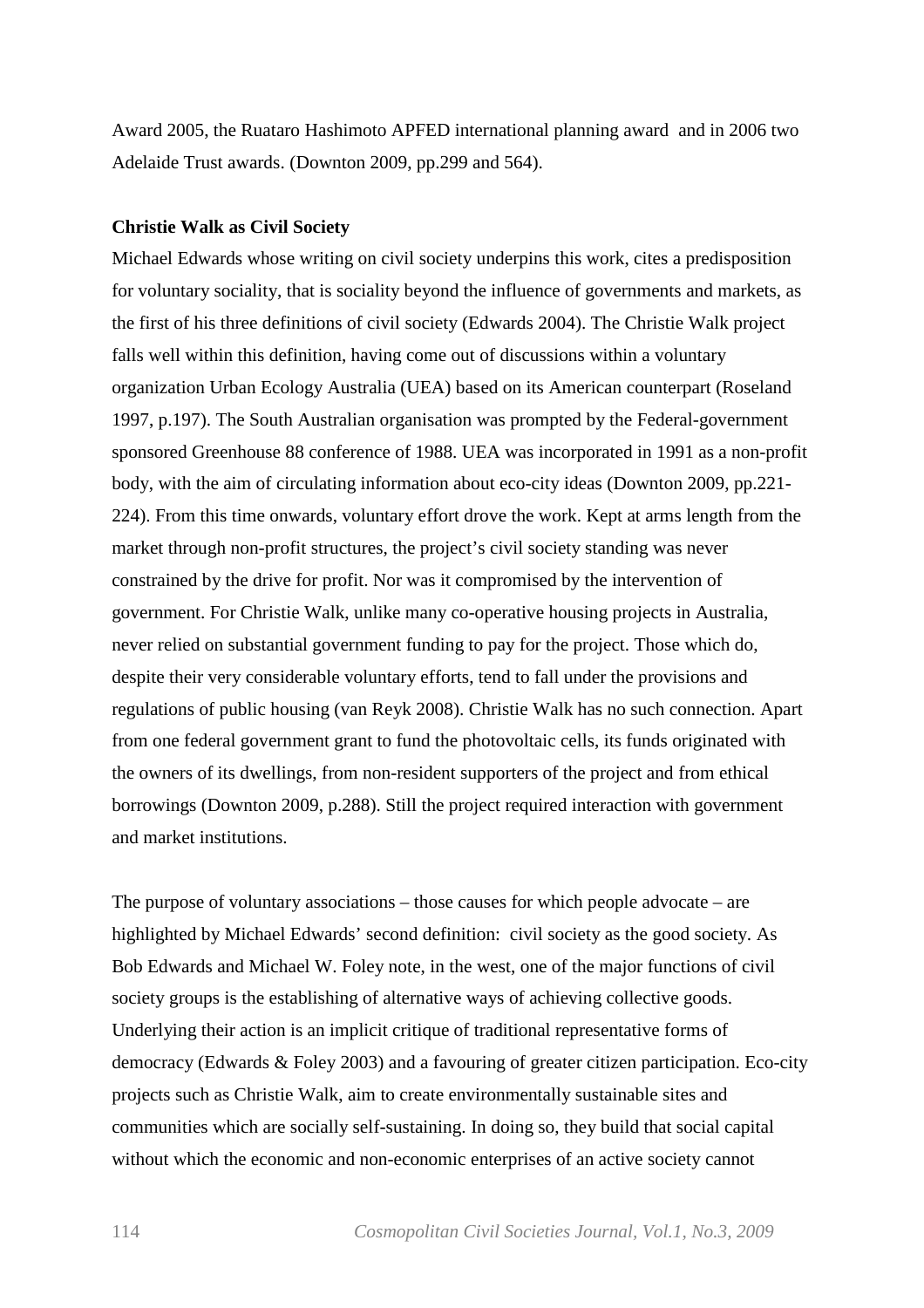engage to their fullest capacity. Essential to this broad commitment to improving sociality and the urban environment has been the installation of participatory processes and nonhierarchical social structures which value the contributions of all. At Christie Walk, these were initially integrated into the decision-making of UEA forums, and continued in later resident bodies, which managed the development phase. These processes also ensured the installation of environmentally responsible solutions in the construction phase. Commitment to civil society as the good society is therefore deeply embedded in the Christie Walk design and practices through the synergy of normative aspirations in two fields: social and environmental sustainability.

Edwards also flagged a third definition for civil society – the public sphere, for without the free circulation of information, civil society cannot function. UEA's early role in disseminating information about the eco-city is proclaimed by its name. This demonstrates how alert Christie Walkers have always been to the importance of communication in the public sphere. UEA runs its own website and blog. Members provide regular tours of the site, advertising these in the local press. These are led by residents and non-resident volunteers trained for the purpose. UEA have produced and offer for sale, *Moving towards Sustainability,* a manual about Christie Walk and the ideals of eco-city development. Demand for regular tours of the site is strong, and is particularly popular with secondary school groups and politicians (Rohde 2008). It is clear that Christie Walk represents, indeed synthesises, all three definitions of civil society, in the manner advocated by Michael Edwards offering a comprehensive picture of the possibilities of civil society.

#### **Social Sustainability**

Civil-society associations achieve much of their work via their resources of social capital. Indeed social sustainability requires the generation of social capital. In Robert Putnam's terms this refers to "those features of social organization, such as trust, norms and networks that can improve the efficiency of society by facilitating coordinated actions" (Putnam 1993). Both "bonding", and "bridging" social capital are important (Woolcock & Narayan 2000; Putnam 2000, Leonard & Onyx 2003). Bonding social capital operates within the community and serves to provide the "social glue" that holds the community together and provides social support for its members. It appears to be characterised by dense, multi-functional ties and strong but localised trust. Indeed Halpern's (2005) multi-layered conceptual map defines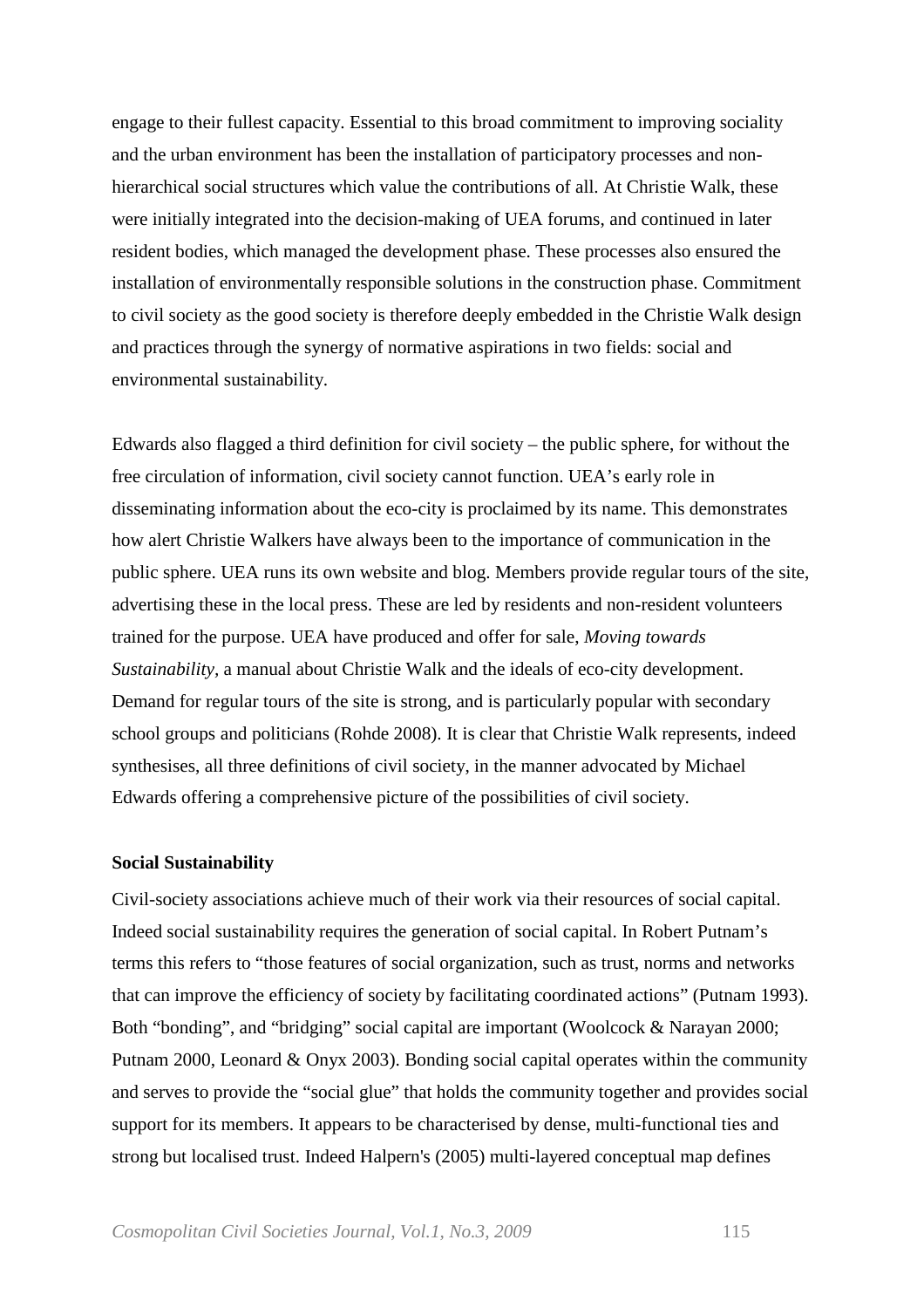social capital as networks, norms and sanctions and assigns trust a salient, consolidating role in relationships. Five important elements of bonding social capital are: Associational density within the community, Participation in community life, Shared values, Trust and Agency (Onyx & Bullen 2000). Bridging social capital refers to connections beyond the community. The extent to which communities can command their diverse social, professional and information networks to draw upon internal and external expertise, ideas and resources is a crucial feature of regenerative capacity.

Following difficulties in finding a suitable developer for an earlier, large, but ultimately unrealised plan, the Halifax Eco-City Project, UEA became developers, forming Wirranendi Inc., a not-for-profit, registered co-operative. In the absence of a formally employed developer, several committed advocates co-operated to address a wide range of concerns, including those of development (Downton 2009, p.284). They undertook as much of the administration, planning and building works as possible as volunteers. One of the houses and all of the gardens were actually built by supporters, following on-site workshops offered with the support of some local building trades. Following the completion in 2001 of the first house, the Roman Hut (named for its owner), residents successively moved into their dwellings as they were completed (*The Advertiser* Adelaide 21 April 2001, online transcript; Downton 2009, pp.281-286).

Voluntary effort and collective mode of decision-making and action are built into Urban Ecology Australia and are part of the legal structures of community title under which the site is owned and in the co-operative Wirranendi Inc, the entity which developed Christie Walk. They are integral to the design, fabric and processes of building and living at Christie Walk and is visible in the provision of a common meeting room, in the co-operative vegie garden and in spaces in the garden to sit together. Voluntary working bees and social events are part of the life. One author, visiting to undertake interviews for this paper, participated in a working bee, carting paving tiles with others so a large area of paving could be completed. Ongoing projects continue the tradition, for example, the commitment to rubbish recycling and the body corporate's negotiations with Go-Get, the car-share company, to provide lowimpact transport for Christie Walk residents and its neighbourhood when other options are not sufficient (Rohde 2008). Joint decision-making occurs within the body corporate, in the policy of inclusion and encouragement to participate in community work, building and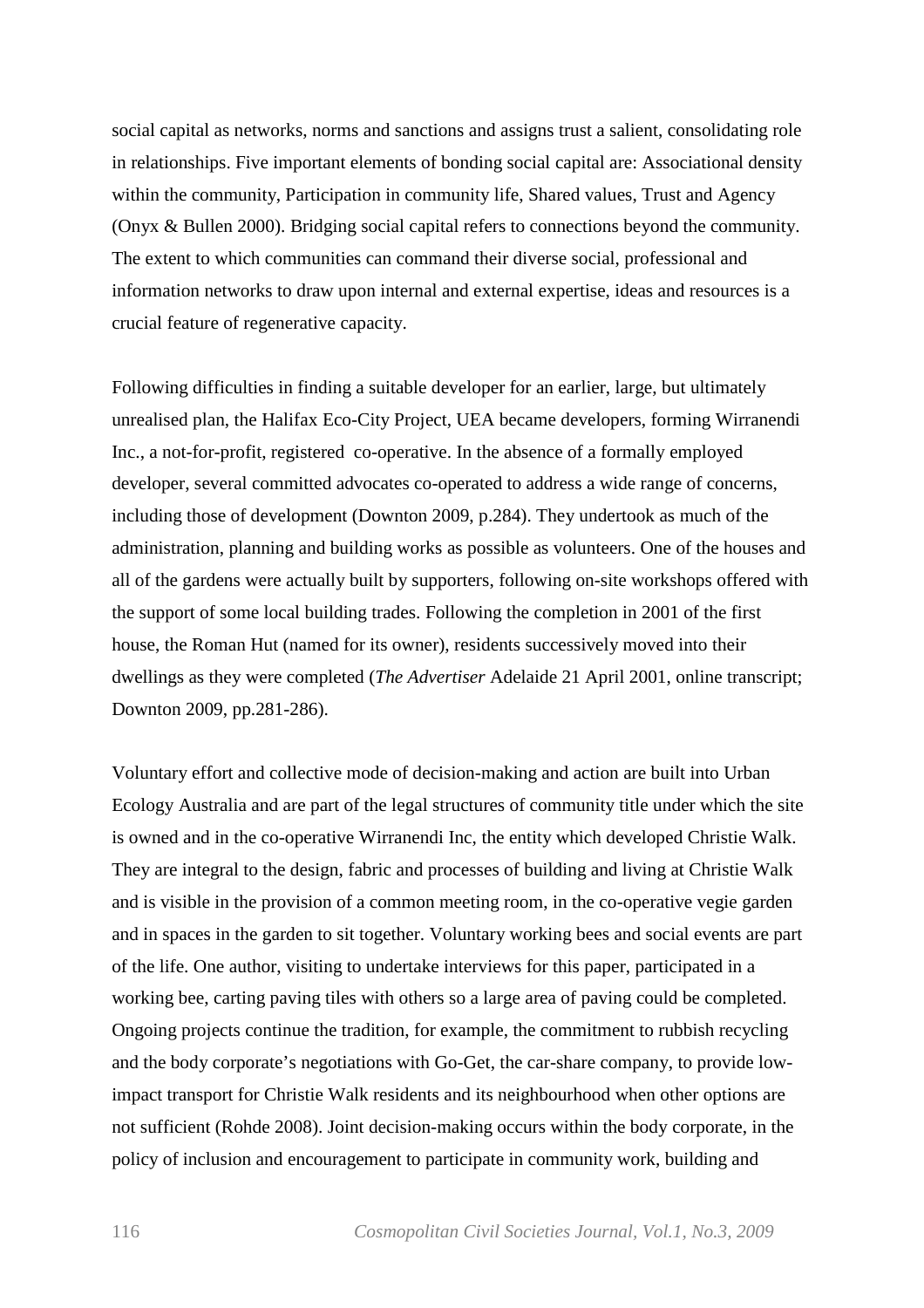garden maintenance at Christie Walk, and in the frequent social events carried on, often in the meeting-room designed for group events and get-togethers on site. Bonding social capital is evident in their success – approximately 25 households of the 27 attend and participate regularly (Rohde 2008).

Bridging social capital is also present. Many residents have connections with advocacy-based NGOs and local community bodies. These are permitted to book and use the meeting room, so long as the Christie Walk residents do not need it. Also a policy of open access to the site means that neighbours are welcome to the place and not discouraged from cutting through on foot on the way to another place, explicitly countering tendencies to a gated community (Rohde 2008). The contrast is striking between Christie Walk and the isolation of suburbia where many residents become cut off in their homes, grooming their real-estate, and entering and exiting in cars so that they rarely meet their neighbours.

Adjustments have been made by some residents. Some of the terrace-house residents found that their top floors were very hot in Adelaide's searing summer. One has installed airconditioning. Other residents have decided to install their own washing machines in their residences. Despite these small variations, on the basis of contribution to civil society through environmental rigor and social sustainability that Christie Walk is, by all accounts a very successful development, sustaining its aims through a long implementation period. In a very few cases, residents were unprepared for the differences between Christie Walk and a mainstream development. One household was very critical of the problems with the experimental sewage system and with the long timelines and moved out (*Adelaide Review*, 15 April 2005, Downton 2008). Still, the overwhelming majority of residents remain very content with the place they have created: although saleable, homes change hands very slowly, for few want to leave. And those that do change, do so by word of mouth (Rohde 2008). Despite their success only one other comparable urban eco-city development has been built in Australia: Westwyk in inner-city Melbourne. A second South Australian example, Aldinga, has, like Westwyk, acknowledged Christie Walk as its inspiration, but Aldinga is a more expansive development and certainly not urban, being built outside Adelaide on rural land (Rohde 2008, Downton 2008, p.286). Why, having won international and national acclaim from planning and environmental agencies, is Christie Walk not imitated and replicated more?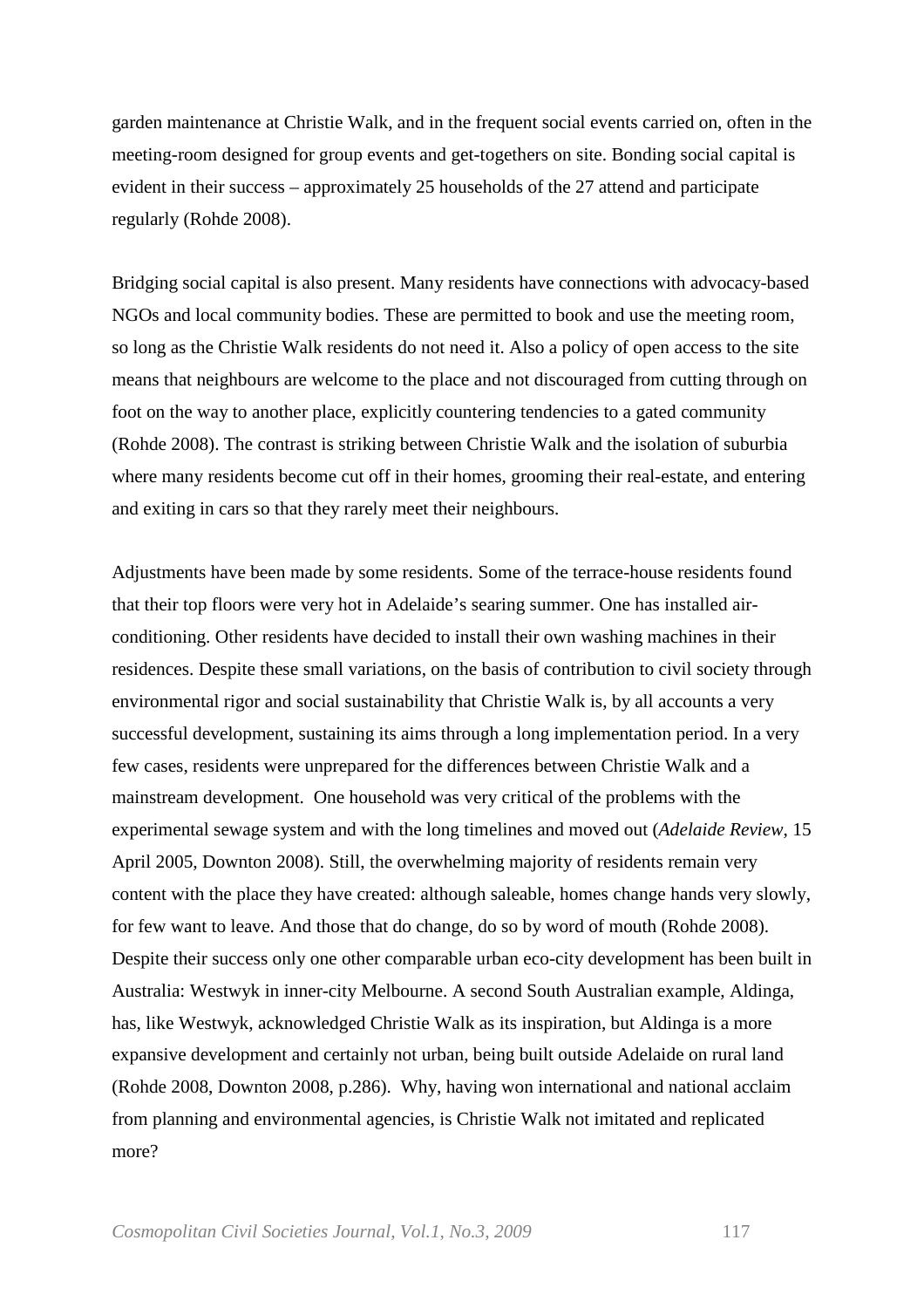Part of the answer must lie in the answer to a subsidiary consideration: why was the process at Christie Walk so lengthy; what made it so difficult? Here we will examine one aspect which may shed light on why this question– the contribution of some major institutions. How have these constrained processes and opportunities at Christie Walk? John Henningham's definition of institutions includes both large, formally constituted forms and bodies, but also those less formal, but still influential, customs and practices of culture, similar to Elinor Ostrom's 'rules-in-use' – informal institutions which may shape human behaviour. (Henningham 1995, p.3, Ostrom 2003, Chapter 2). The institutions which emerge as significant at Christie Walk include both formal and informal types. We may thus begin to see some of the character of Australian civil society and the ways in which its institutions shape it. Four institutions appear to have been particularly problematic: legal, bureaucratic, financial, and media institutions.

### **Legal structures**

Where the not-for profit UEA worked well, South Australia's community title legal form and the co-operative entity Wirranendi were not always successful at Christie Walk. Community Title was introduced into Australia in the 1990s. It explicitly encourages group responsibility for all common areas (Community Titles Act, 1996, South Australia, Division 4, Parts 28. 29; Gleeson 2005). UEA members, many of whom became Christie Walk residents had input into its introduction to South Australia and had hopes that it might be better adapted to their needs (Downton 2008).

Residents found, however, that Community Title, does not allow for community ownership in quite the terms that they envisaged. The roof garden located on the small block of flats was always planned as a group facility, owned by all. Community Title only permits its ownership to be held by the owners of the apartments within the block upon which it was sited. A great deal of voluntary time and effort has also been put into resolving the ownership of the photovoltaic cells on the roof of the large apartment building, which were also intended to be a common asset (Downton 2008), contributing to a blow-out in timelines. Some of these issues have never found a satisfactory systemic solution.

Gleeson argues that Community Title emerged in Australia alongside policies of urban consolidation. In one model, quietly encouraged by some local governments hopeful of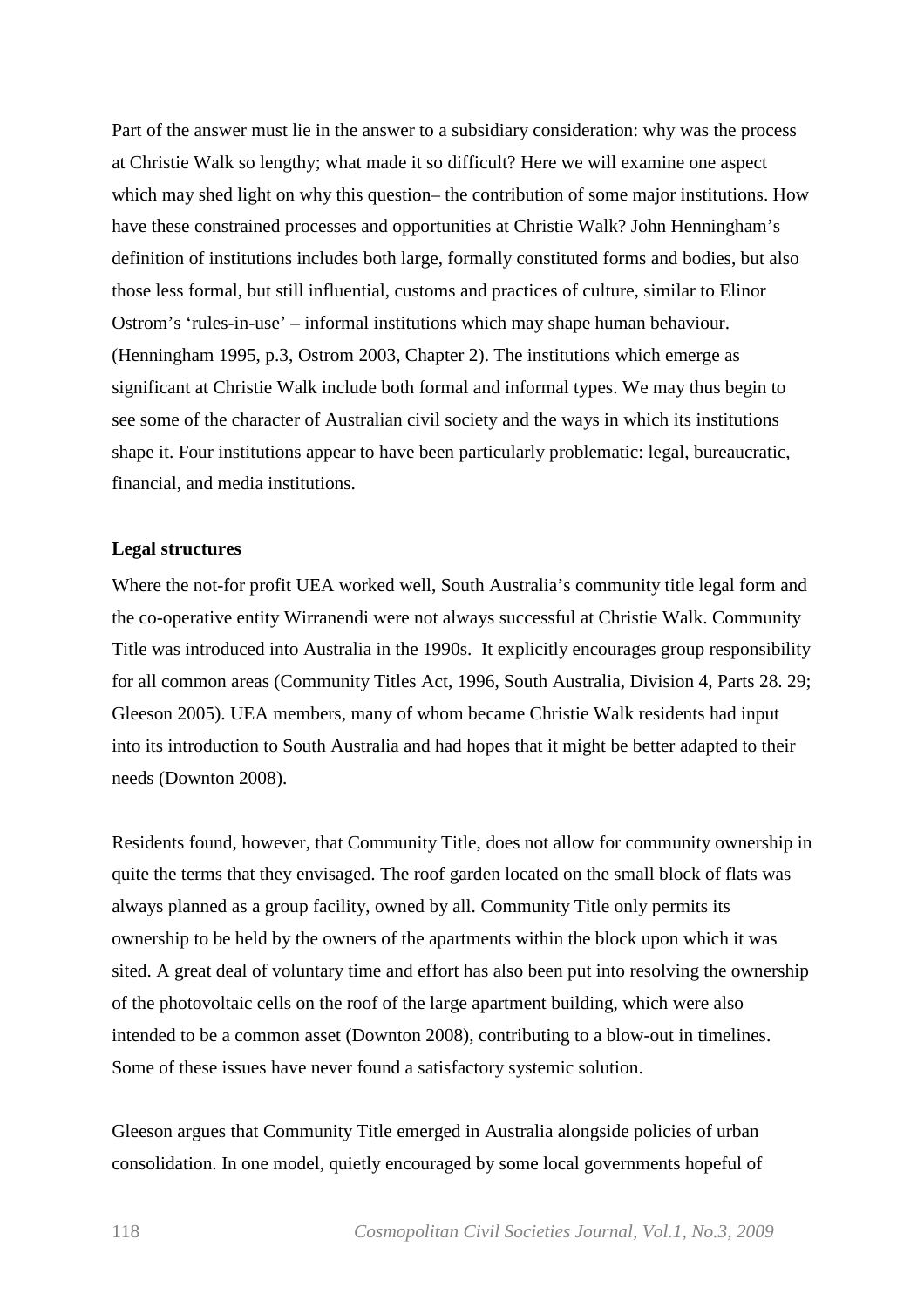gaining cost-free revenue, streets, parks and other infrastructure are not delivered, payed for or maintained by the government for the benefit of all citizens, but built by and initially maintained by the developer, and paid for by the purchasers. Later both the responsibility and costs of maintenance revert to the owners of the dwellings. Residents then find themselves paying both rates and community title levies. Christie Walk being small and including no driveable streets has largely avoided this problem. However, there is also the potential for this form of title to form gated communities, which encourage an isolated, exclusivist attitude, undermining the inclusive public domain, so essential for liberal democratic societies. (Gleeson 2005, pp.3-5; Gleeson 2006, pp.85-6). To avoid this, the Christie Walk community had to formulate an explicit policy to ensure open access. Still the potential for closing access lies dormant within its legal structure. The constitution of the body corporate under the act, states that members must 'encourage the community' but does not spell out what this means. Even the word co-operation is absent from the wording of Community Corporation 20575, or the subsidiary corporations functioning under it.

In short, residents are acutely aware that their legal structures do not ensure the continuation of their aims for social sustainability in the future. Christie Walk remains co-operative in approach, subject, however, to the goodwill of committed residents to continue social sustainability into the future.

# **Bureaucratic practices**

Wirrandendi Inc. had other problems with the legal structure. The accountability mechanisms for co-operatives in South Australia proved largely inappropriate for the Christie Walk development. The cooperative structures in South Australia appeared to the Christie Walk developers to essentially be designed to facilitate the creation of self-managed, state government-funded social housing. When Wirranendi sought advice from the government authority, which had been set up to oversee and assist cooperatives, they received virtually no useful information or support: Christie Walk simply didn't fit the model of organisation they had been set up for and had become used to servicing. Indeed they would have been better served by a not-for profit company, run co-operatively. (Paul Downton, personal communication September 2008). Barraket investigated the co-operatives of New South Wales in a large study on urban renewal. She cites unpublished ACCORD research showing that negotiation of the registration, auditing and reporting requirements were a significant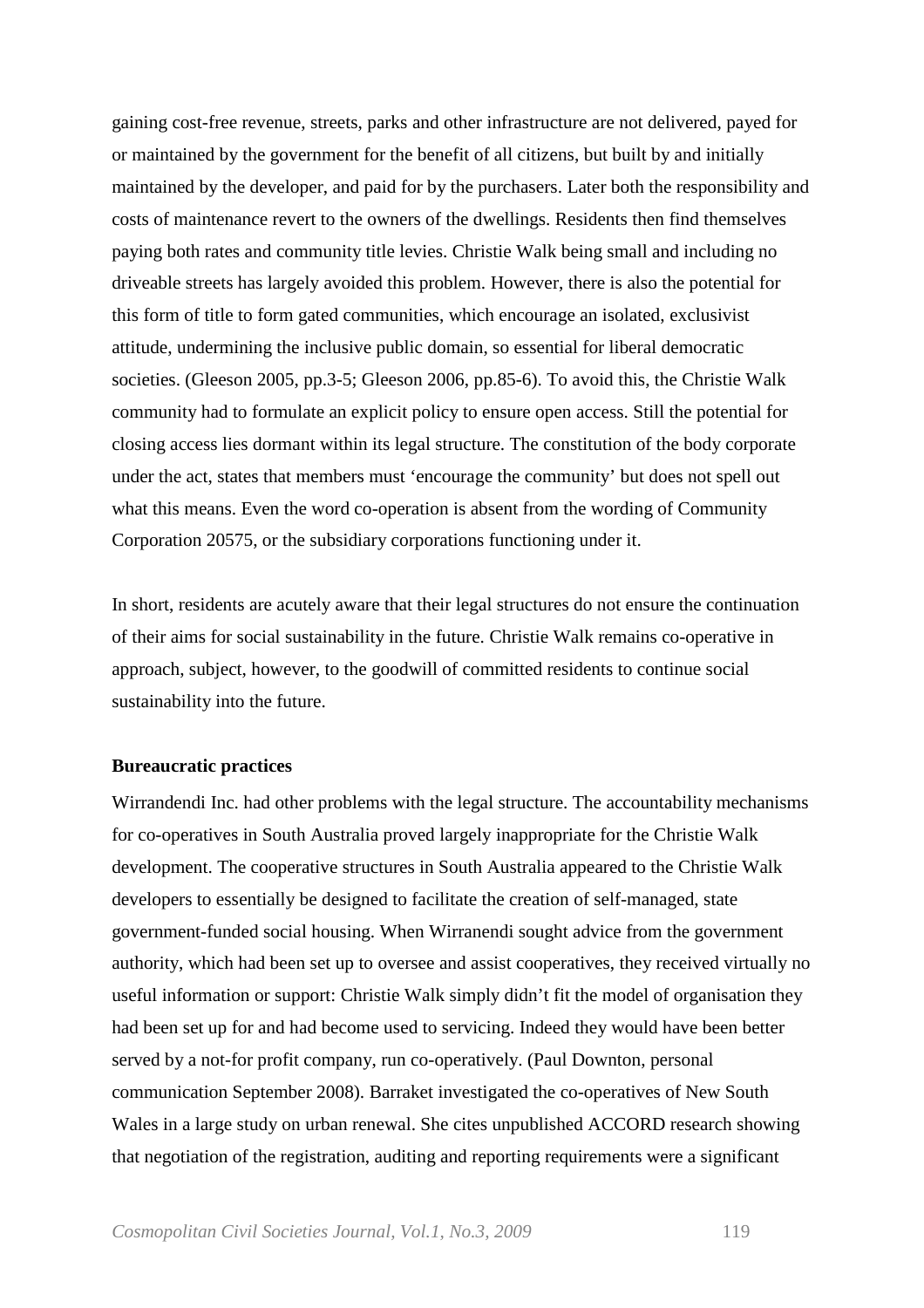barrier for co-operatives. There is a need for more streamlined and accessible accountability systems (2001, pp.75-76).

Most of the New South Wales co-operative communities similarly struggle with the culture of bodies which administer their accountability for the funds they receive**.** Housing cooperatives are to a great extent funded and/or administered by state government departments of public housing and by charitable, often church-based, organizations. All such institutions, like the welfare system, have long been understood in Australia as supporters of the poorest and most vulnerable people. Henningham reminds us that the Australian welfare system is based on the old charitable approach to citizen need, distinguishing between the worthy and the unworthy poor. Ironically, instead of increasing equality, this requirement to distinguish between categories of people creates hierarchies and an authoritarian approach to management.

Many housing co-operatives have long been financed and therefore administered by Departments of Public Housing (Lyons 2001, p.87). They have therefore been subjected to the authoritarian welfare structures and practices that accompany it. Far from flowering into a wide-ranging and vibrant social sector, which could encompass a community such as Christie Walk, co-operatives now appear mostly to house only the vulnerable of the community albeit those who want to run their own lives co-operatively so far as possible. Not only was the legal instrument unsuitable but the 'welfare' culture within the bureaucracy was inappropriate. Some governments, such as the Victorian State Government, have realised that this is a discouraging model which suffocates the growth of social capital. The resourcing of co-operatives needs to be situated more at arms' length from government and bureaucracies. Following this long history of 'welfare' thinking, a Whole of Government approach to change will be necessary to embed new attitudes at all levels (Barraket 2001, pp.75). The legal instruments for title and the bureaucratic guidelines and approaches to co-operatives, appear to have been drafted for the initial circumstances in which they emerged. A great deal more awareness of practices outside Australia is needed to achieve greater flexibility in drafting and in bureaucratic practice.

Alternative legal models of co-operative ownership and development do exist elsewhere. In one European model, prospective residents form a not-for-profit company and vest the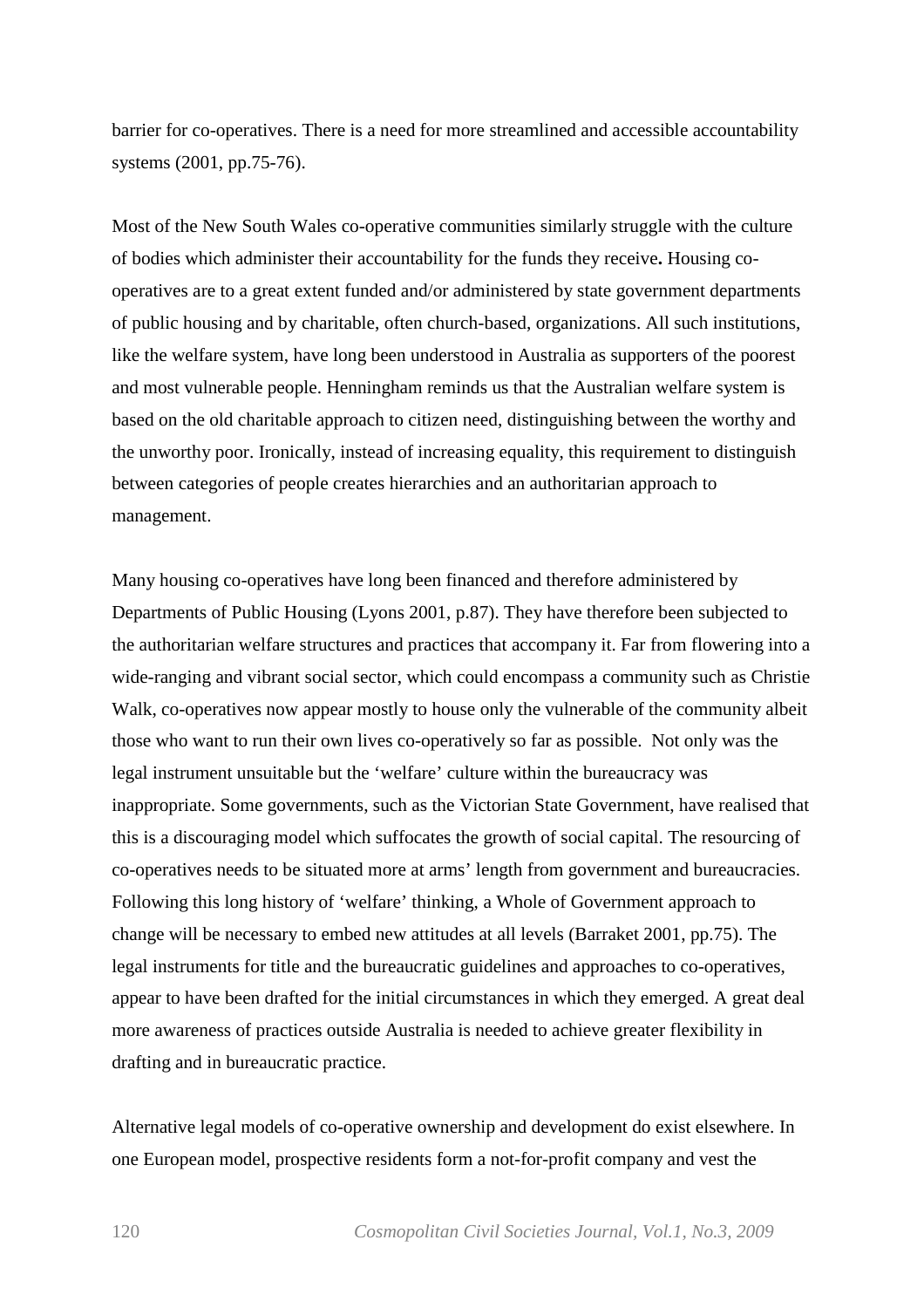ownership of the site and the buildings in that entity. Under this legal structure, residents own the real estate through their shareholding in the company, which gives them the exclusive right to a guaranteed lifetime incumbency of their dwelling. A shareholding can be sold intact, complete with its rights to incumbency. The Company has responsibility for exterior maintenance of the exterior of buildings, open space and for major aspects of interior maintenance and repair (Mårtensson 2008 p.5). Building and maintenance issues and disputes can only be addressed though the community's company, enhancing the standing of communal processes.

# **Finance**

Despite the faith of Australian governments in markets, the failure of the latter institution in housing leaves many people to the mercy of the rental market, with others losing, during crises such as the current subprime-induced downturn, homes and savings they have worked hard to acquire. It is clear that government intervention is inevitable. Housing groups were recently (September 2008) in Canberra to lobby the federal government for increased housing stocks of affordable housing. Systematic approaches are surely preferable to the cyclical crises of the free market.

Finance can be difficult for projects such as Christie Walk, be they considered as a cooperative housing site or an environmentally sustainable project. Barraket concludes that traditional financial institutions are wary of co-operative ventures , believing them to be risky. She argues that co-operatives are not always capable of harnessing local sources of finance. Nor do they tend to have well-developed networks with external public and private sources (Barraket 2001, pp.76-77). Direct government finance is only available for the needy. This is understandable, but could be extended by tax instruments. In America, where the involvement of the private sector has been encouraged in non-profit housing since the 1970s, decisions to discontinue large scale public housing, the introduction of, for example, tax credits on land tax for cohousing developments in the 1980s have resulted in an exponential rise in the numbers of cohousing developments (Steven Rathgeb Smith, CCS presentation 19 Sept 2008; Dreir & Hulchanski 1993, p.64). Canada similarly withdrew from large scale public housing in the 1970s. In addressing the nation's social housing needs, its most innovative approach was a non-equity co-operative housing sector in which residents of a variety of small and large co-operatives worked with community-based resource groups to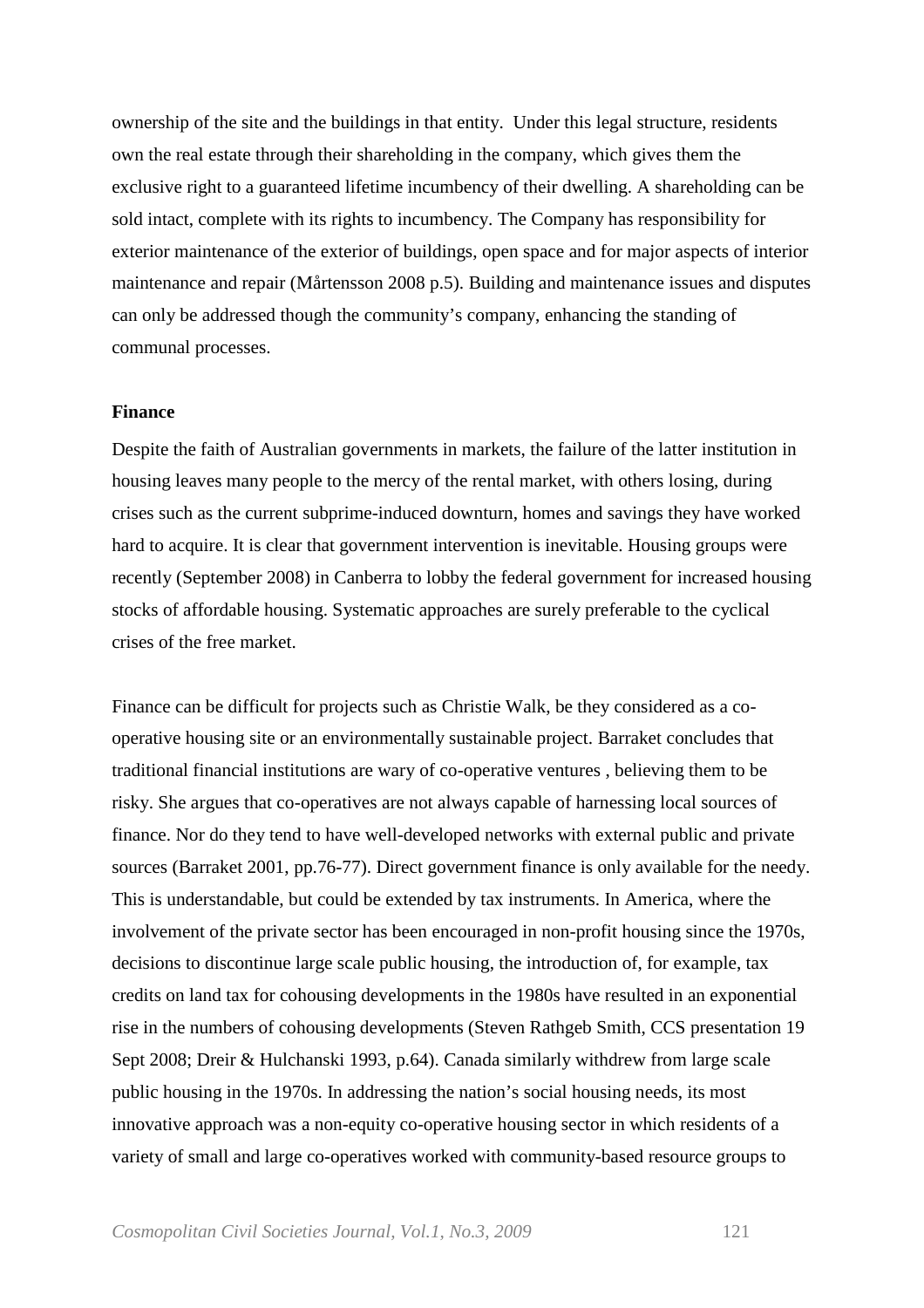manage their housing. The aim was to help develop communities, not just to build large-scale housing projects (Dreir & Hulchanski 1993, pp.55-56).

Community title in Australia, where it addresses issues of communally owned areas, still prioritises individual home ownership. Hence the corporate body of such developments, including Christie Walk, is largely restricted to addressing issues concerned with the Christie Walk site itself. Issues beyond Christie Walk, which nevertheless affect it, such as the possibility of forming a wider collective to lobby for cohousing, have not been explored. In the European model, by contrast, the company, once ongoing costs are met, can use any accumulated surpluses in the interests of their co-operative communities. One use of surpluses has been the networking of co-operatives to fund and administer an overarching organization to look after the interests of non-profit housing co-operatives. Through forming a co-operative of co-operatives, the Swedish HSB Riksförbund (the National Federation of Tenants Savings and Building Societies) housing co-operatives have over time become very prolific developers of new housing in that nation, producing both co-operative and mainstream developments, committed to high standards in design and construction (Mårtensson 2008, p.6). In the recession of the 1990s, the European co-operative movement represented by HSB Riksförbund, mentioned above, lost no houses. Representing the not-forprofit companies which own the co-operative housing developments it approached the banks and arranged a write-off of debt by some 20-30%. All retained their homes (Mårtensson 2008, p.5). Clearly a range of systematic approaches to financing co-operatives are in place elsewhere.

Christie Walk was built on a not-for profit basis and was financed individually by the residents themselves, by some generous philanthropic contributions and by loans from ethical investment bodies, including the Bendigo Community Bank and the Community Aid Abroad Ethical Investment Fund. The amounts were unfortunately not large enough to finance the full project from the outset, so financing happened piecemeal, contributing to the slowing of the project and to increasing costs. Christie Walkers also hoped to reduce the costs of construction through their voluntary efforts. The extended deadlines made it difficult to estimate how effective voluntary work was in actually doing so. There was, also, an inherent conflict between the community/environmental goals of the project protagonists which requires considered, potentially time-consuming, reflective decision-making and the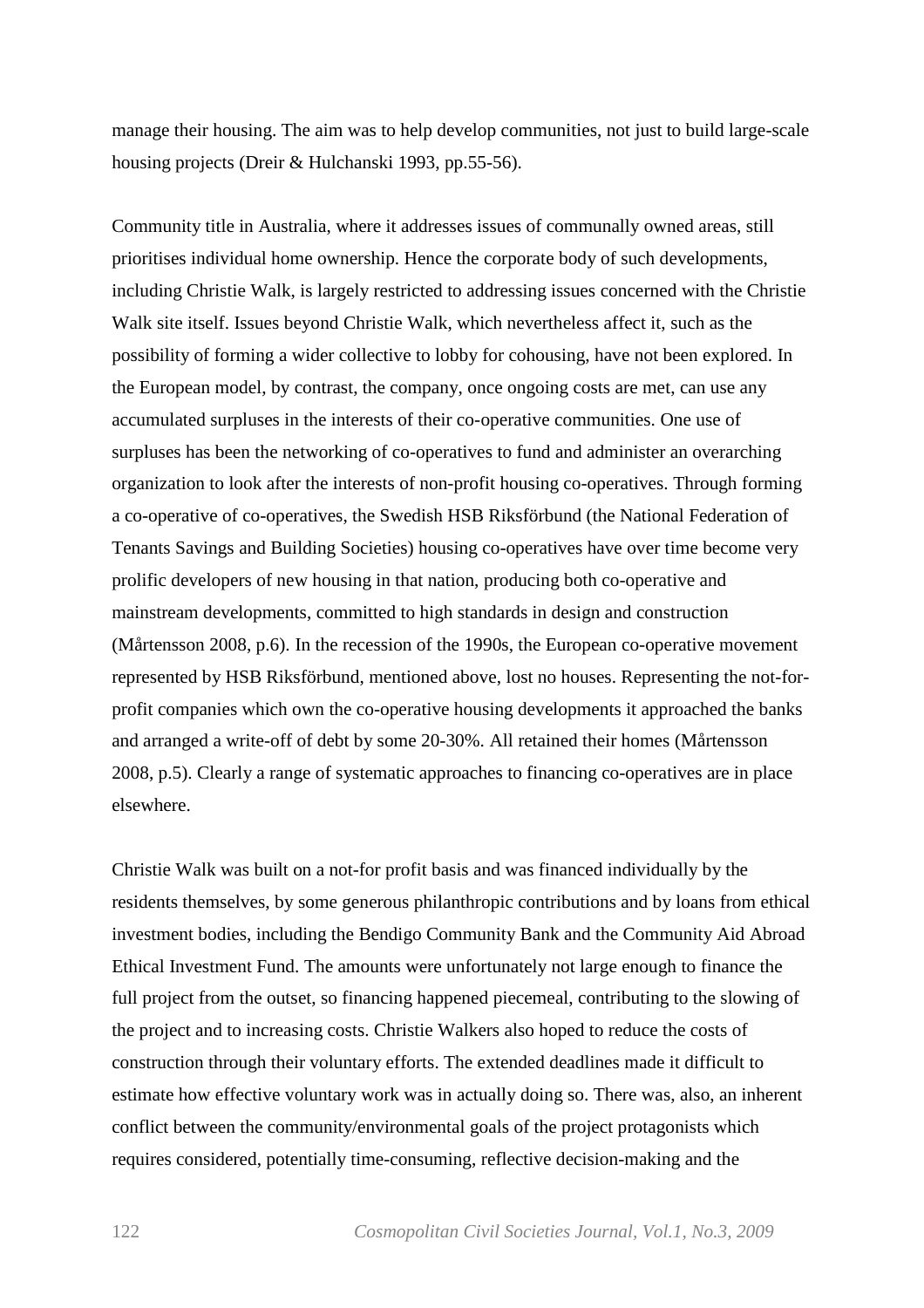pragmatics of needing to work almost entirely within the mainstream framework of a development process that adds costs to even the slightest delay (Downton 2009, p.283). There were internal contradictions at the personal and collective level, as members of the cooperative wanted to develop the project, but did not want to be 'developers'. An earlier Halifax Eco-City plan foundered at an advanced stage due to the lack of developer preparedness to properly integrate community and ecological programs in the development process (Rohde 2008).

There is no doubt that environmentally responsible construction increases the cost of building developments. It is often argued that this cost is recouped over time from savings in water and energy costs, but good studies on this have not yet been published (Randolf, Kam and Graham 2007, p.210). With increased understanding of climate change, sustainable development has attracted the attention of federal and state governments over the past two decades. Christie Walk received a grant from the federal government for its photovoltaic cells (Downton 2009, pp.285 and 289). Sustainable building codes such as BASIX in New South Wales have been formulated. However, 'financing mechanisms for the provision of low interest green-home loans ... to improve environmental performance [would effectively target] additional up-front costs and [increase] affordability for home buyers', especially for low income families (Randolf, Kam & Graham, 2007, pp.207 and 210-211). Sustainable housing is at the moment only available to middle class aspirants and the funding system remains piecemeal. For this to expand governments will need to show leadership and not allow developers with an interest in a present-centred approach to set the agenda.

In short, government policies which cannot address even a modified universalist approach to housing-needs has stymied innovation in the field of co-operatives for a long time. Nor have those offering private sources of funding been keen to widen their purview. In all cases, the narrow circumstances in which the legislation and practices were initially set up have restricted widening of its use and led to problems, most evident in the extensive blow-out of timelines of the Christie Walk project.

# **Mass Media**

Given the legendary love affair of Australian citizens with real estate and development and also their reputation for taking up new technologies, one would logically expect great interest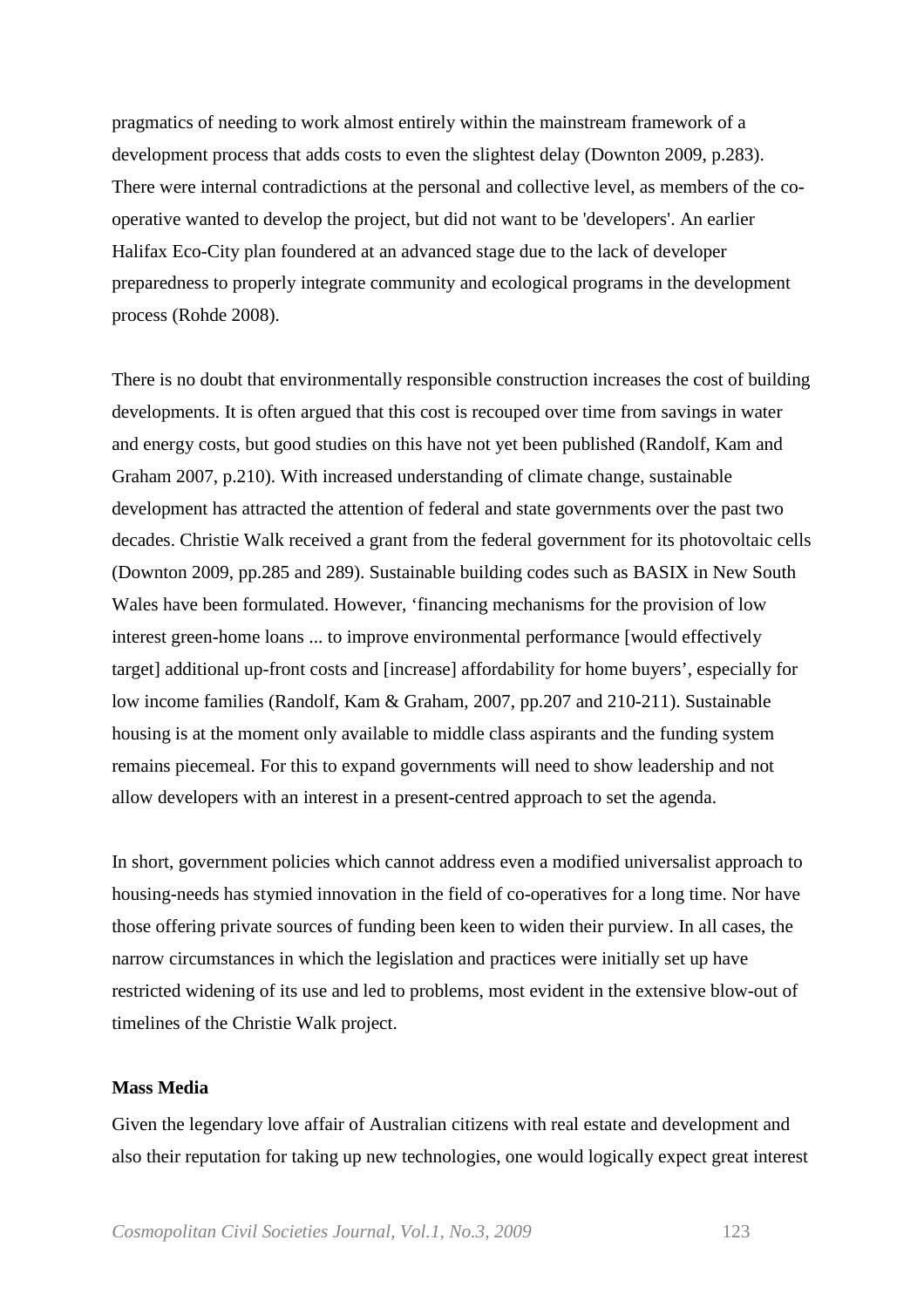in Christie Walk from the mass media. For after all, as 'the most important source of information, entertainment and education, the media are central to our capacity to define ourselves as citizens' (Schultz 1994, p.16). We have already noted that Michael Edwards argues that the circulation of information is a basic characteristic, even definition of civil society. Investigations into Christie Walk's appearance in Australia's mass media show the constraints which many new topics face in sparking media interest.

The media, both traditional and new have been extensively analysed by academics. Mark Wheeler's political history of the British media documents how from the emergence of newspapers, press freedom was contested, but from the nineteenth century the drive for profits also gained a central place (1997, pp.52-53). In Australia in the twenty- first century, as elsewhere, tension still remains between the social and economic functions of the media. Indeed nowadays, the press is described as conforming to the 'mixed business model' (Simons 2007, Chapter 7), and is understood to be located in the deeper institutional structure of the manufacturing-marketing-media complex (Cunningham & Turner 1997, p.267). The ability of all content to remain unaffected by economic considerations is severely constrained, be the article or program overtly political or merely unsuited to the preferences of the advertiser (Schultz 1994, pp.29-30; Winter 2007, pp.19-20). New media, though subject to less constraint has its own biases (Lister et al. 2003, Chapter 3).

Digital research was conducted in early 2009 into a variety of traditional Australian media sources and also new media, identifying circulation of articles and programs, in print, radio and television, which mentioned the Adelaide housing site from 2000 to 2008, using the key search phrase "Christie Walk". The records of operations of many media organizations are made available on the world wide web. Broad, internet searches using the Google search engine were also undertaken.

Searches into newsprint sources were carried out through NewsBank Database which gives access to the major newspapers of every state except Western Australia. These were supplemented with searches of the websites of individual media organizations both in that state and elsewhere. Forty newsprint articles engaging with Christie Walk between 2000 and 2008 was captured by this method. (Commercial radio and television do not consistently offer their archives for searching or do not archive their content in digitally searchable form,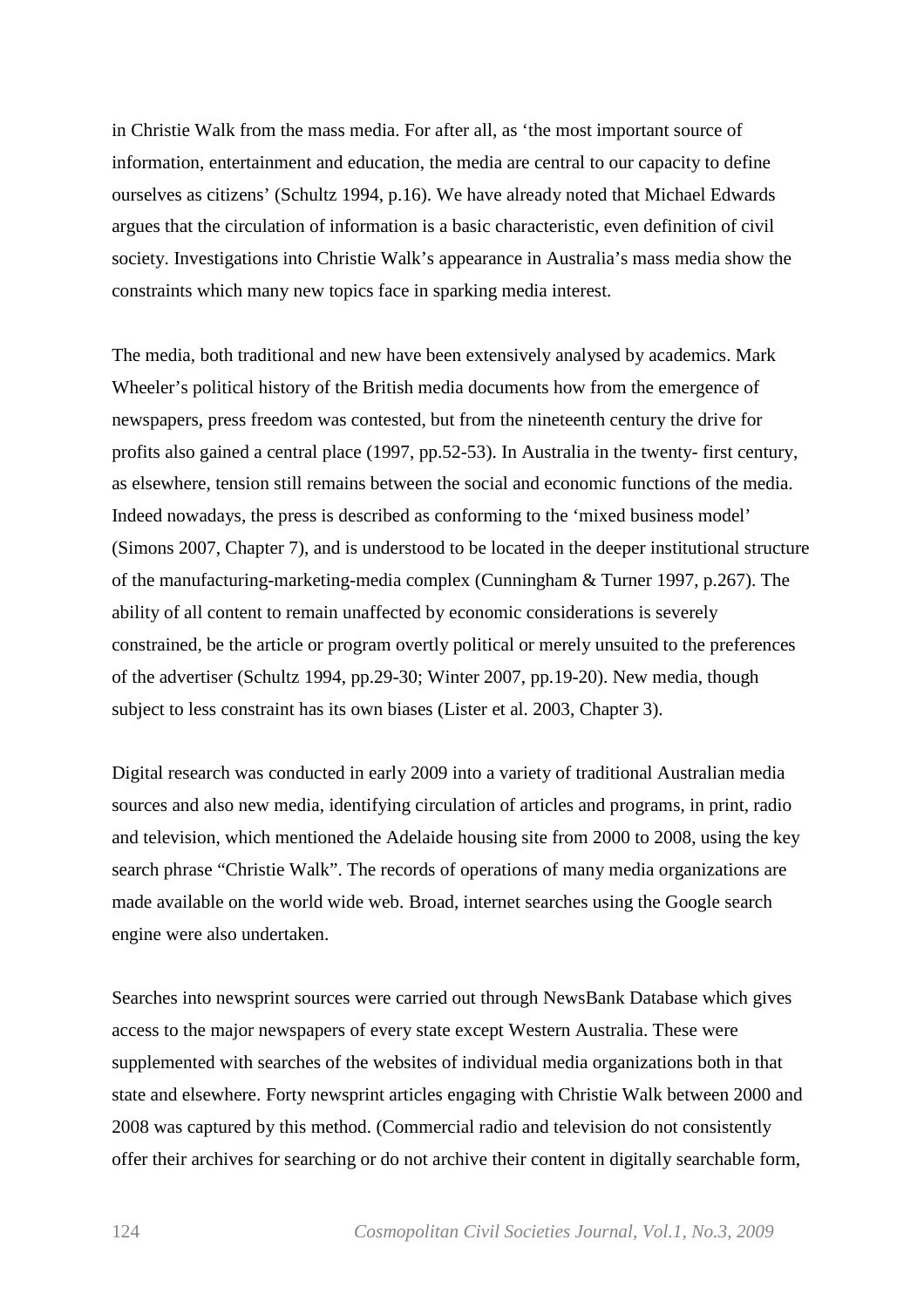so consistent and exhaustive research into these is not possible. It is possible however to search the content of print media and the national public television and radio programs of the ABC (Australian Broadcasting Commission)). Thirty of these articles appeared in South Australian newspapers, *The Advertiser* (12) being the most prolific. In addition, the *Adelaide Review*, a monthly newspaper circulating in Adelaide coffee shops has also published two substantial articles and a brief paragraph on Christie Walk since 2004, but its circulation is limited. New South Wales and Victoria together published nine, only one of which was substantial. Tasmania published just one minor mention and the other states and territories none. Fifteen of the total addressed Christie Walk alone, and a further sixteen focussed on sustainability.

This is a remarkably small number of articles about a project of national and international significance, especially published in the traditional media which still claim to have a public interest raison d'être. As Simons notes, however, the media tends to maintain the status quo. At best 'it may be a force for reform and often it is not even that' (Simons 2007 p. 50). Christie Walk by its not-for-profit ideals and communal modes of planning and organization, encourages new economic and social frameworks in place of the exclusively individualist and capitalist approaches favoured under our current version of the liberal democratic system (Crabtree 2005, pp. 333 and 347-348). The commitment at Christie Walk to the use of environmentally sustainable building materials and construction methods prioritise thoughtful, responsible choice, in place of the market- and price- driven choices encouraged by the present system. Media revenue, however, comes from current businesses/ advertisers, not from future ideas.

*The Australian* newspaper, which represents the national print arena is illustrative of the specificity of advertiser's interests. This paper made minor mention of Christie Walk in two articles only. Both articles highlighted simple, real-estate agent-generated 'star' systems for rating some aspects of eco-efficiency in properties on the market, briefly citing Christie Walk's rating in their system. *The Australian's* failure to report Christie Walk's achievements in its own right, and the specific focus of both articles suggests the commercial media's interests in the existing system of real estate. Moreover neither of the star systems published in *The Australian* included a category for awarding 'stars' for transport sustainability, which Christie Walk addresses. The sale of motor-cars has long been another revenue raiser for commercial print media, including their new, online sites. It appears that pressure is brought

*Cosmopolitan Civil Societies Journal, Vol.1, No.3, 2009* 125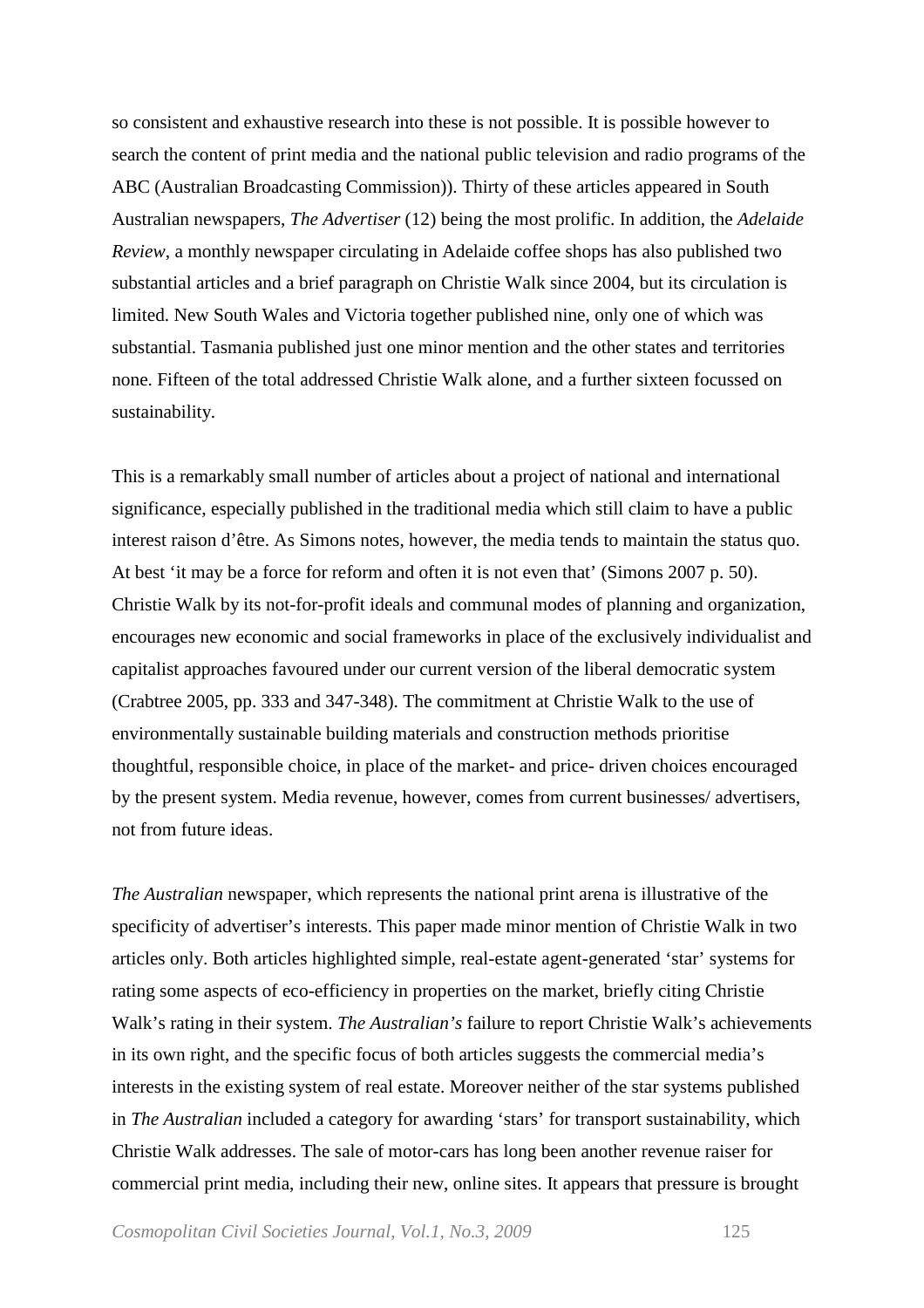to bear on media by big companies who have indeed withdrawn big accounts after adverse reporting of their activities, and have also pressed for and gained control over content. Indeed real estate and motor vehicle companies are documented culprits internationally (Winter 2007, pp.19-31). Winter has further criticised the antipathy that the commercial media exhibits towards citizens who support environmentally responsible practices and policies. When green issues are discussed in the press, supporters are regularly referred to in pejorative terms by the press as 'Militants, eco-zealots, idealogues', 'ratbags' and 'activists', engendering mistrust in their opinions, actions and judgment (2007, pp.60-62).

This track record of bias, omissions and denigration shows the huge barriers which have to be overcome in achieving circulation of information through the mainstream media. This is important because a great many citizens rely on the public-interest role of the mainstream media for news of new technologies and new issues. For decades an unconscionable silence was maintained by the mainstream news media on the issue of global warming. The silence was broken only when a new circulation path, the cinema, was co-opted to broadcast Al Gore's famous 2007 documentary, 'An Inconvenient Truth', a mode of circulation not controlled by advertising and their allies, the media moguls of radio, television and print media. This demonstrates how tightly the commercial media were and are controlled by those wanting current, environmentally-destructive business interests to remain dominant.

The national significance of Christie Walk has not, however, been entirely ignored. ABC radio and television have broadcast a small but substantial oeuvre on Christie Walk. Since 2004, four of ABC's specialist weekly programs have addressed Christie Walk in substantial programs. Radio National's *Science Show* concentrated on Christie Walk in a segment on technical innovation on 28.August 2004. ABC TV's weekly round-up of state news, *Stateline,* led a full segment about Christie Walk with the announcement of the visit of the UN-backed Asia-pacific Forum for Environment and Development to Christie Walk on 28 July 2006, which was to result in a second place for Christie Walk in this international competition. ABC TV's *Catalyst* featured architect Paul Downton and Christie Walk, among others, in a sustainability program on sustainability entitled 'People Power' on 24 May 2007*. By Design* is a radio program addressing issues of architecture and innovation. Its presenter, Alan Saunders, took a tour of Christie Walk on 20 October 2007 and included a full interview with architect Paul Downton. Given the weekly scheduling and the more substantial nature of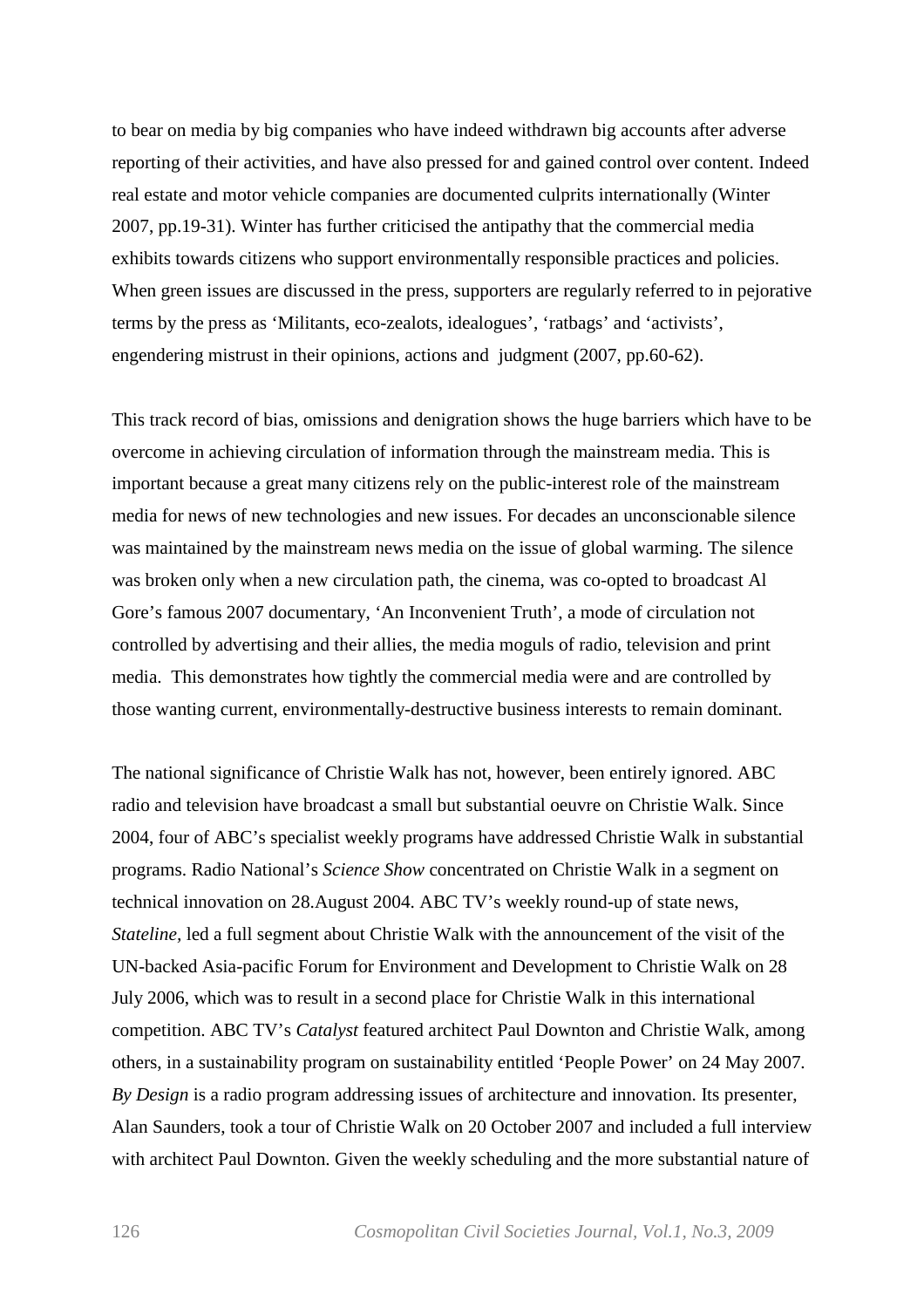the programs, this is a better track record. Clearly ABC commentators in science, design and local news have recognised Christie Walk as a worthy subject for national broadcasting.

Searches using new media, specifically the internet, showed coverage surpassing that in the traditional media. Google searches, using the key phrase 'Christie Walk' garnered 268 hits, very few of which duplicated the above. These were overwhelmingly derived from blogs, specialist sites or articles addressing environmental sustainability, though some twenty-two dealt with cohousing/social sustainability. Another group of sites engages with architectural and design issues, some offering technical manuals on sustainability for builders and homeowners. Academic articles and conference papers from several universities accounted for some fifty hits. It is clear that there is far greater interest in Christie Walk within civil society than the level of interest of traditional media would imply. It is noteworthy that the interest largely comes from an educated audience - one already alert to the particular issues of sustainability. Here, the class bias of new media is evident. The cost of its infrastructure limits it to those educated and wealthy households which can afford it (Lister et al. 2003, pp.199-200).

The presence of blogs and postings of educational organizations and advocacy groups for environmental sustainability within this cohort demonstrates that educated citizens are greatly concerned and are drawing on both its social capital and new circulation routes for information, to more widely disseminate solutions to urgent environmental and social problems. It is clear that civil society is far more interested in environmentally sustainable issues and solutions than the number of published mentions of Christie Walk from traditional media sources implies.

Still 248 is not a vast number of hits, given the urgency of need for action on climate change and the importance of Christie Walk as Australia's first and only urban (as opposed to suburban or rural) eco-city development, and one which is internationally recognised. South Australians, however, with the advantage of greater circulation of information about the development in their local mainstream media clearly recognised the value of urban eco-city developments. In 2007, Dr Paul Downton was voted a finalist, one of five, in South Australia's process for choosing a candidate for Australian of the Year [\(http://www.australianoftheyear.org.au/pages/page356.asp\)](http://www.australianoftheyear.org.au/pages/page356.asp). Though another was chosen, it is a measure of the understanding of South Australians of the national significance of Christie

*Cosmopolitan Civil Societies Journal, Vol.1, No.3, 2009* 127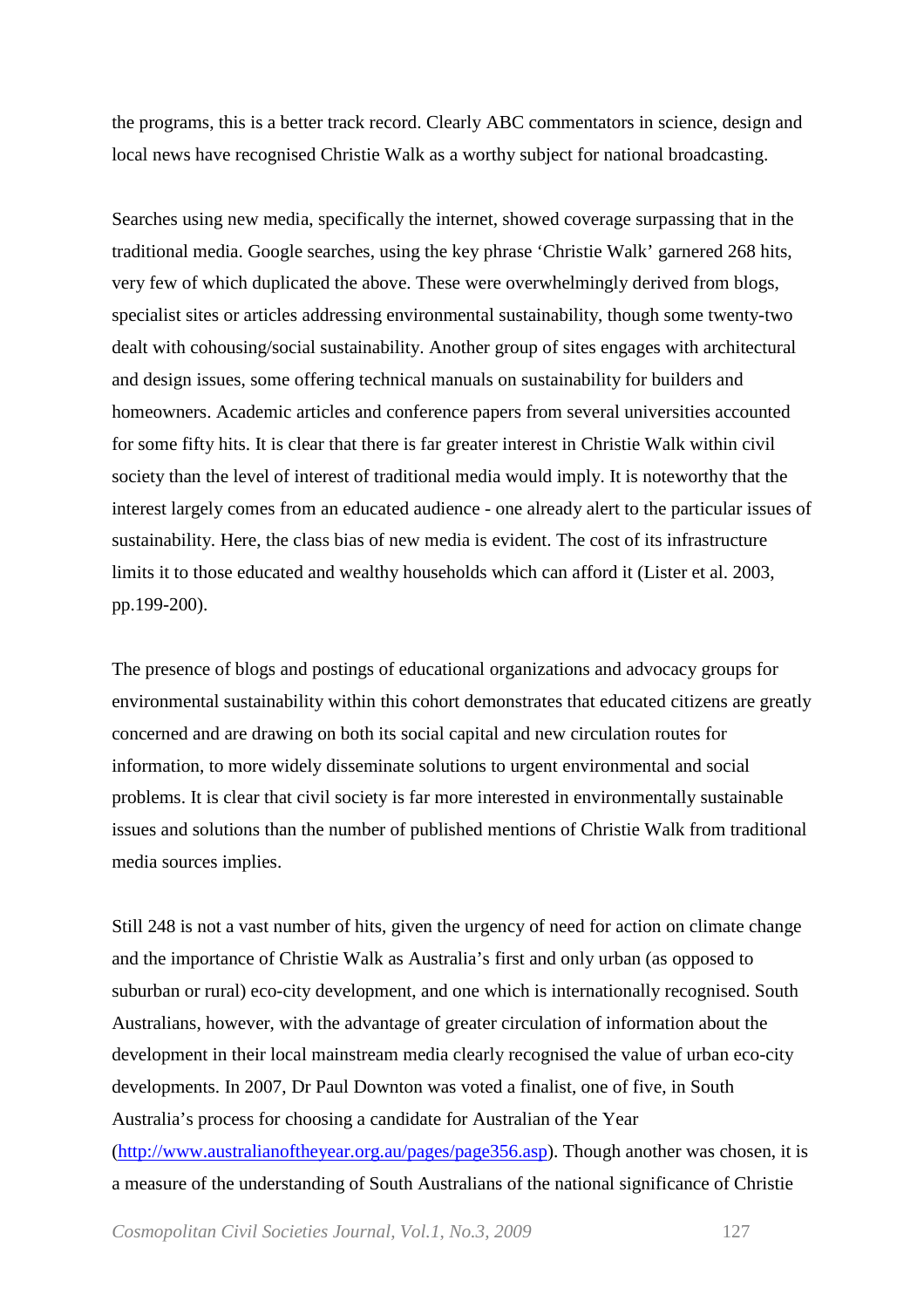Walk and their knowledge of the role of its architect as a critical catalyst of the project, that Paul Downton was voted a finalist by the residents of that state.

The media's role as a propaganda arm of current industries has played a significant part in the recent failure of world financial and economic systems, which were prompted by a real-estate financing imbalance - the sub-prime mortgage crisis. Large, motor manufacturers have also been prominent among those companies and sectors which over-reached themselves, and failed. The maintenance of the social/ public interest of the media is essential if new ways of addressing the world's problems, such as ecological and social sustainability, are to be understood and engaged with by governments and populations. The paltry coverage of the successes of Christie Walk by Australian mainstream media amply demonstrates their suppression of discussion of new ideas and their focus on their own business as usual. This unhealthy situation has deprived big companies of the robust debate which could work to restrain their drive for power and control. For the drive to control exhibited by Australia's media organizations prevents information about new and better methods of being in the world from circulating and being acted upon, certainly in the arena of business practice, but also in other arenas such as environmental and social sustainability.

It is clear that the wider circulation of information about sustainability remains seriously constrained. The resistance to change and the provincial mindset of Australia's media minimise the circulation of new ideas, which restricts discussions and therefore the numbers of followers, supporters, lobbiers of government for policy change and the number of potential benefactors. A mass media sector which meets its public interest obligations is an essential part of civil society and a democratic society.

# **Concluding remarks**

The explanation of why Christie Walk has not been replicated more and why the process was so difficult, must be complex and partly resides in the exponential rise in the cost of land. Another factor must be the time-frame: from 'go to whoa' the processes, by which the desire of a group of Adelaide residents to build and live in a socially and environmentally sustainable urban place, have taken the best part of eight years to achieve. Burnout has now emerged as an issue (Downton 2008). The role of institutions in the blow-out of timelines must be questioned.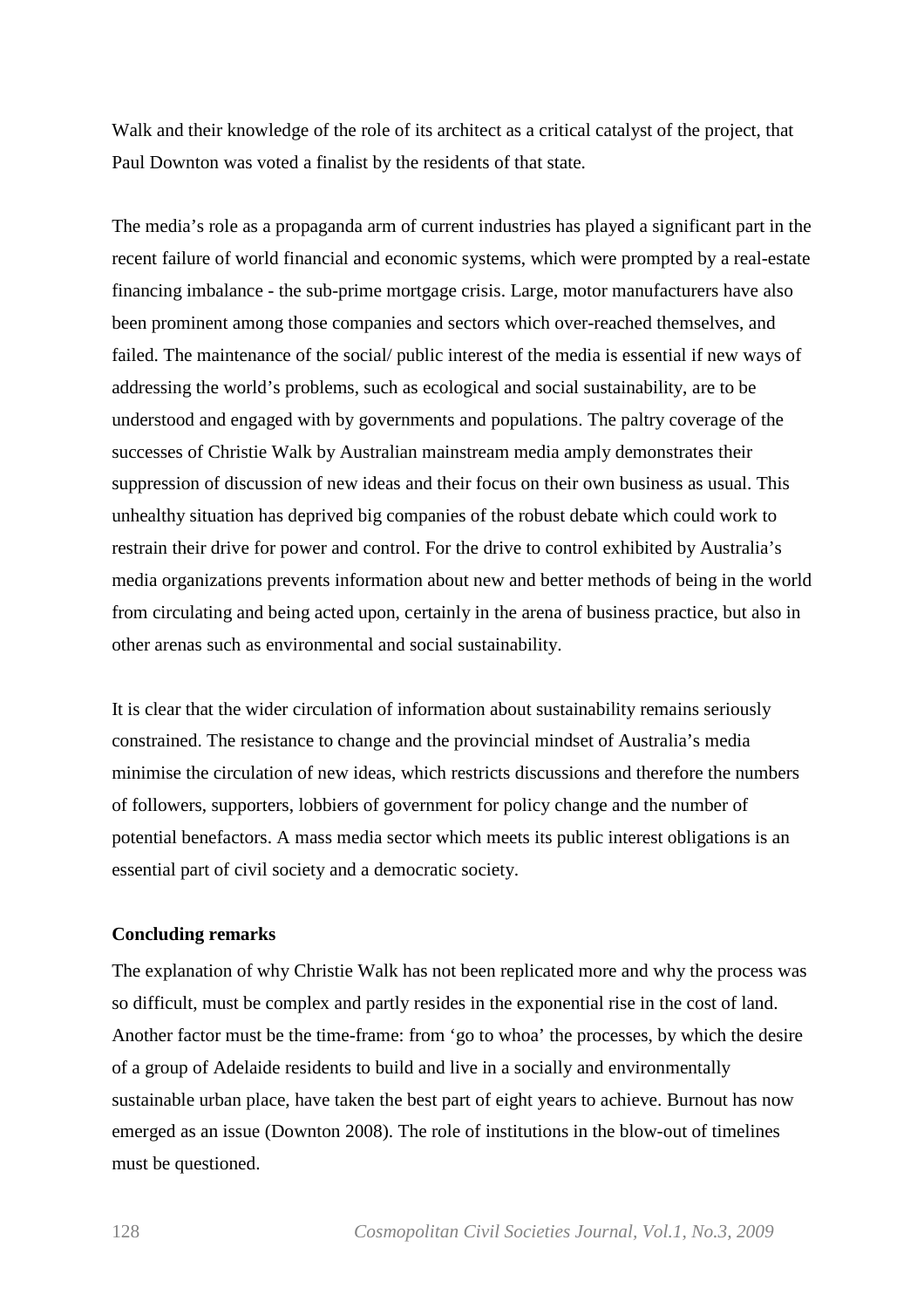The Christie Walk community, a network which has a considerable history of pride in its civil society standing, eschewing the mainstream influences of government control and market blandishments, succeeded over the period 1999-2007 in achieving a new type of housing development which was socially and environmentally sustainable during construction. It continues to address, with the increasing urgency of global warming, environmental and social sustainability in everyday life.

Further, Christie Walk and other civil society groups have addressed these issues through innovative methods – by utilising their local social capital networks and norms of cooperation and reciprocity. This success has been achieved *despite* the input of government institutions. Market-based institutions, such as the banks have been similarly inactive. The mainstream media have gone further, ignoring their public-interest duties in circulating news of innovative solutions in favour of support for market-based vested interests. Though at the moment no substitute for a truly free press, the internet at least offers a number of avenues for the spread of information.

It is clear that civil society groups, such as the Christie Walk community, can make a huge contribution for the public good, at times with little drain on the public purse. However all development requires interaction with major institutions. This is unavoidable and indeed citizens should be able to expect co-operation when engaged in such public-interest projects. It does Australia no credit at all that its government institutions, far from supporting the work of civil society bodies, are so inflexible as to be a considerable drag on their ability to implement innovative, indeed essential, social and environmental ideas. Similarly, that the public media, which promote the public interest function of the public sphere when it suits them, can so slow the spread of much-needed new ideas. The aspirations and commitment of the Christie Walk community offer a substantial template for civil society organizations attempting to implement new ideas, especially in the field of social and environmental sustainability. However the processes of construction of Christie Walk, marred as they were by inflexible practices and vested institutional interests, have not proved to be a model suitable for copying at all. In a time of great crisis concerning global warming, Australia's major institutions, governmental (political, legal and bureaucratic) and private (banking and media) need to re-commit to their public interest functions and, instead of being the enemy of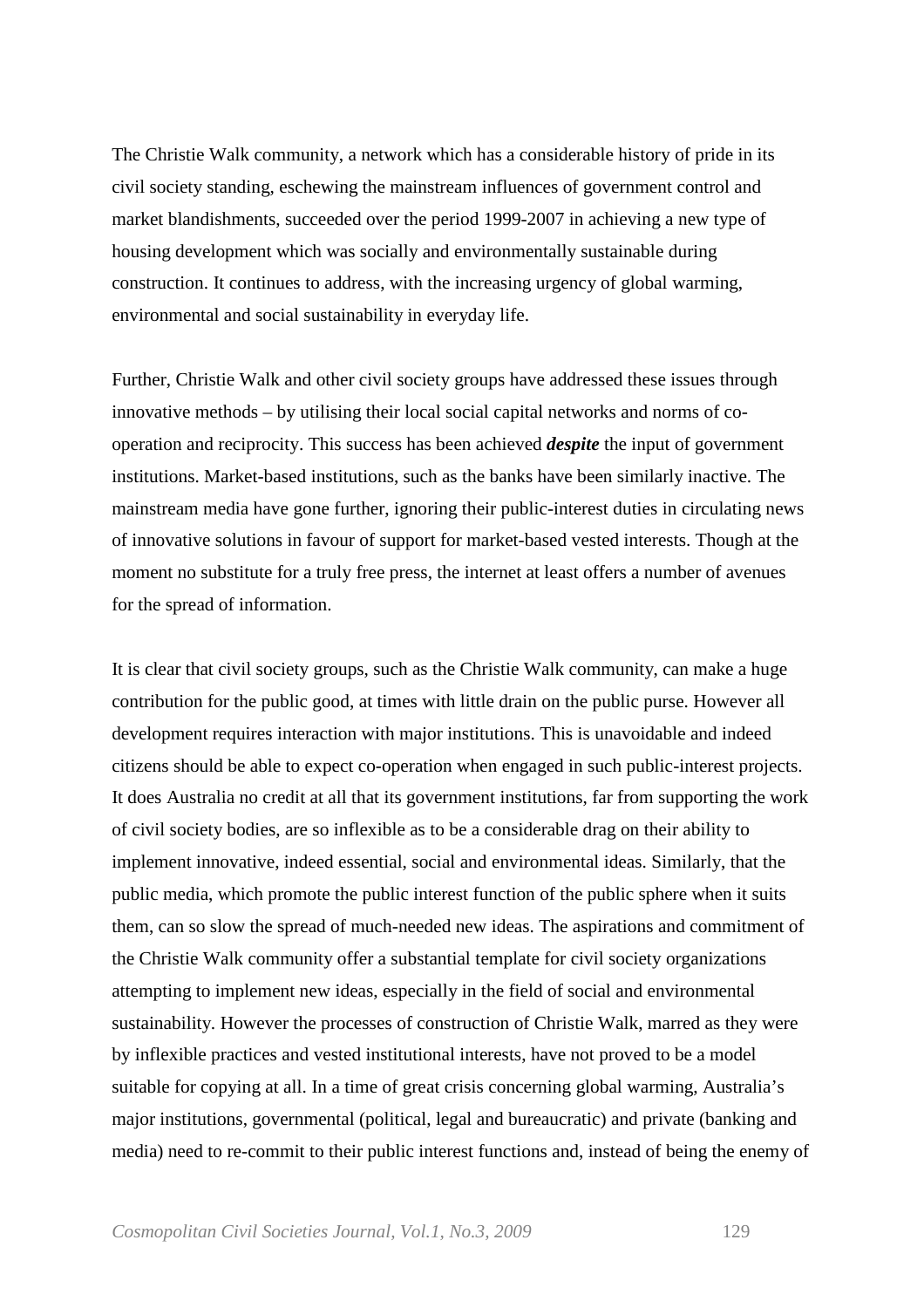innovation, support the implementation of new and relevant ideas for the public good into the future.

# **References**

Australian of the Year Awards Awards http://www.australianoftheyear.org.au

/pages/page356.asp

- Barraket, J. 2001, *Building Sustainable Communities: co-operative solutions to rural renewal*, Australian Centre for Co-operative Research and Development and NSW Fair Trading Council. Sydney.
- Carlin, J., Downton, P., Hoyle, C., Robertson, M., Rohde, M., Smith, F. 2007, *Moving towards Urban sustainability: a resource for middle school and secondary teaching*, Global Education Centre (SA) and Urban Ecology Australia Inc., Adelaide.
- Crabtree, L. 2005, 'Sustainable Housing Development in Urban Australia: exploring obstacles to and opportunities for eco-city efforts', *Australian Geographer,* vol. 36, no. 3, pp. 333-350.
- Cunningham, S. and Turner G. 1997, *Media in Australia: industries, texts, audiences,* Allen & Unwin, Sydney.
- Daniell, K.A., Foley, B.A., Kingsborough, A.B., Malovka, D.J., Maier, H.R and Sommerville, H.C. 2007, 'The AUSTIME methodology: quantifiable sustainability assessment coupled with multi-agent simulation' in Deakin, M., Nijkamp, P., Mitchell, G. and Vrekeer, R. (eds), *Sustainable Urban Development Volume 2: The Environmental Assessment Methods,* Routledge, London, UK, pp. 375-411.
- Downton, Paul, 2008, Paul Downton interviewed on 11 April 2008 by Susan McClean about his involvement with Christie Walk, sound recording.
- Downton, Paul, 2009, *Ecopolis: Architecture and Cities for a Changing Climate*, Springer Science+Business Media B.V., Dordrecht, The Netherlands and CSIRO Publishing, Melbourne, Australia.
- Drier, P. & Hulchanski, D. J. 1993, 'The Role of Non-profit Housing in Canada and the United States: some comparisons', *Housing Policy Debate*, vol. 1, no. 1 pp. 43-80.
- Edwards, B. & Foley, M. W. 2001, 'Civil Society and Social Capital, a primer' in *Beyond Tocqueville: Civil Society and Social Capital Debate in Comparative Perspective*, B. Edwards, M. W. Foley & M. Diani (eds), University Press of New England, Hanover, London, pp. 1-14 .
- Edwards, M. 2004, *Civil Society,* Polity Press in association with Blackwell Publishing Ltd., Cambridge.
- Gleeson, B. 2005, 'Impact of Regional and Local Planning on Community Title Developments', Paper presented at Strata and Community Title Conference, Gold Coast, Queensland.
- Gleeson, B. 2006, *Australian Heartlands: making space for hope in the suburbs,* Allen and Unwin, Sydney.